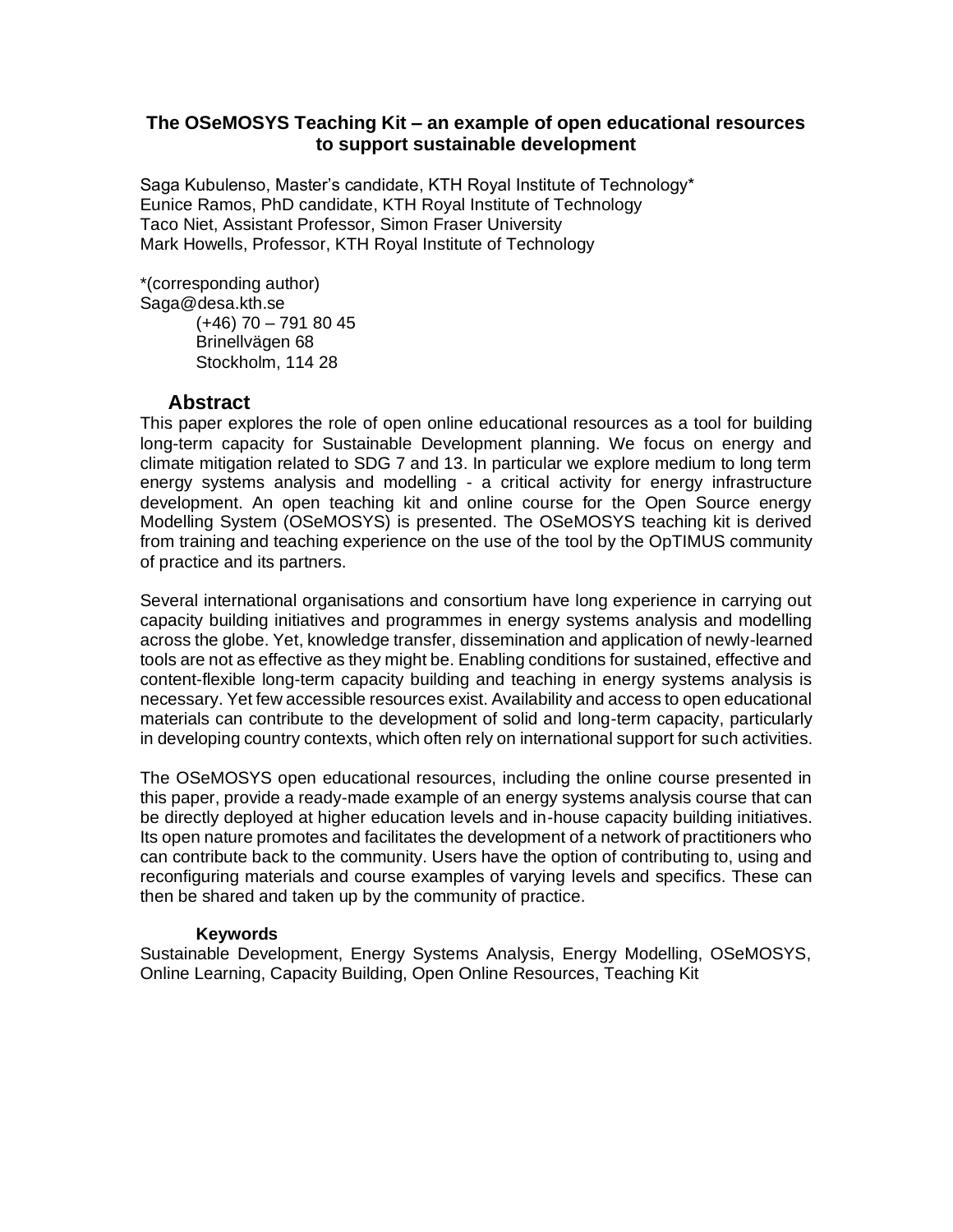## **1. Introduction**

Higher education and capacity building programmes hold the potential to support the planning of sustainable energy systems<sub>1</sub>. Enabling access to open educational resources in energy systems analysis and planning provides increased flexibility, accessibility and inclusivity, and can contribute to solid long-term in-country capacity development<sub>2</sub>. The availability of knowledge has the power to fuel the development in the energy sector in a sustainable manner, simultaneously supporting the development and strengthening of a global network of energy systems experts. Access to these types of resources is of particular importance in developing contexts.

Capacity building activities in the field of energy systems analysis is not a new concept. Several international organisations have experience in carrying out such types of activities<sub>3</sub>. However, the efficiency of this capacity building is limited. The targeted audience for such training activities in many cases consist of government officials who do not necessarily continue using the tools in their work after the initial training4.

The issue lies within effective transfer of knowledge and sustaining the in-country capacity to support national development. By enabling knowledge and expertise in modelling tools and sustainable energy planning, it becomes an area which more people are familiar with and allows incorporation of sustainable planning activities in universities, governments and companies in the country in the future. Further, capacity building activities are constrained, as there are limited teachers or 'trainers' on the subject. By empowering trainers (in the country and out of the country), quality long-term capacity building in a developing country can be supported. And, if done in a dynamic way, the process of change is fuelled. That is because energy sector development can adapt to future requirements and thus, enforce national developments.

This paper introduces the OSeMOSYS teaching kit. It is developed using material from training and teaching experiences on the use of the tool by KTH Royal Institute of Technology, Simon Fraser University, and the OpTIMUS community and partners. The educational material is developed on an open online educational platform and all of the underlying sub-modules are structured to allow the user to prepare a training course adjusted to the contents of interest and target audience. The course is an extension of

<sup>1</sup> ["The OPEDUCA Project," accessed March 11, 2019,](https://www.zotero.org/google-docs/?QIWdu4)  [https://www.opeduca.eu/The\\_OPEDUCA\\_Project.html; Al-Mas Sendegeya and Gideon Gope,](https://www.zotero.org/google-docs/?QIWdu4)  ["Capacity Building for Sustainable Energy Development: The Role of the Academia," 2016.](https://www.zotero.org/google-docs/?QIWdu4)

<sup>2</sup> [K Harper, K Chen, and D Yen, "Distance Learning, Virtual Classrooms, and Teaching Pedagogy](https://www.zotero.org/google-docs/?Z58TCx)  [in the Internet Environment,"](https://www.zotero.org/google-docs/?Z58TCx) *[Technology in Society](https://www.zotero.org/google-docs/?Z58TCx)* [26, no. 4 \(November 2004\): 585–98,](https://www.zotero.org/google-docs/?Z58TCx)  [https://doi.org/10.1016/S0160-791X\(04\)00054-5; Miguel Niño-Zarazúa, "Aid, Education Policy, and](https://www.zotero.org/google-docs/?Z58TCx)  [Development,"](https://www.zotero.org/google-docs/?Z58TCx) *[International Journal of Educational Development](https://www.zotero.org/google-docs/?Z58TCx)*[, Aid, Education Policy, and](https://www.zotero.org/google-docs/?Z58TCx)  [Development, 48 \(May 1, 2016\): 1–8, https://doi.org/10.1016/j.ijedudev.2015.12.002; Cisco](https://www.zotero.org/google-docs/?Z58TCx)  [Magagula, "Capacity Building Using an Online Training Course,"](https://www.zotero.org/google-docs/?Z58TCx) *[International Journal of Education](https://www.zotero.org/google-docs/?Z58TCx)  [and Development Using ICT](https://www.zotero.org/google-docs/?Z58TCx)* [1, no. 3 \(November 23, 2005\), https://www.learntechlib.org/p/187996/.](https://www.zotero.org/google-docs/?Z58TCx) <sup>3</sup> [Emanuela Colombo et al., "THE POWER OF HUMAN CAPITAL MULTI-LEVEL CAPACITY](https://www.zotero.org/google-docs/?41JwG0)  [BUILDING FOR ENERGY ACCESS" \(International Bank for Reconstruction and Development /](https://www.zotero.org/google-docs/?41JwG0)  [THE WORLD BANK, 2017\); Peter Virtic and Rebeka Lukman, "The Importance of the Capacity](https://www.zotero.org/google-docs/?41JwG0)  [Building for Implementing Energy Efficiency and Renewable Energy Solutions,"](https://www.zotero.org/google-docs/?41JwG0) *[Thermal Science](https://www.zotero.org/google-docs/?41JwG0)* [22 \(January 1, 2018\): 215–215, https://doi.org/10.2298/TSCI180115215V.](https://www.zotero.org/google-docs/?41JwG0)

<sup>4</sup> Howells and Rogner, "Developing an 'Energy Planning Ecosystem.'"

<sup>5</sup> UNEP, DTIE, and ETB, "Ways to Increase the Effectiveness of Capacity Building for Sustainable Development."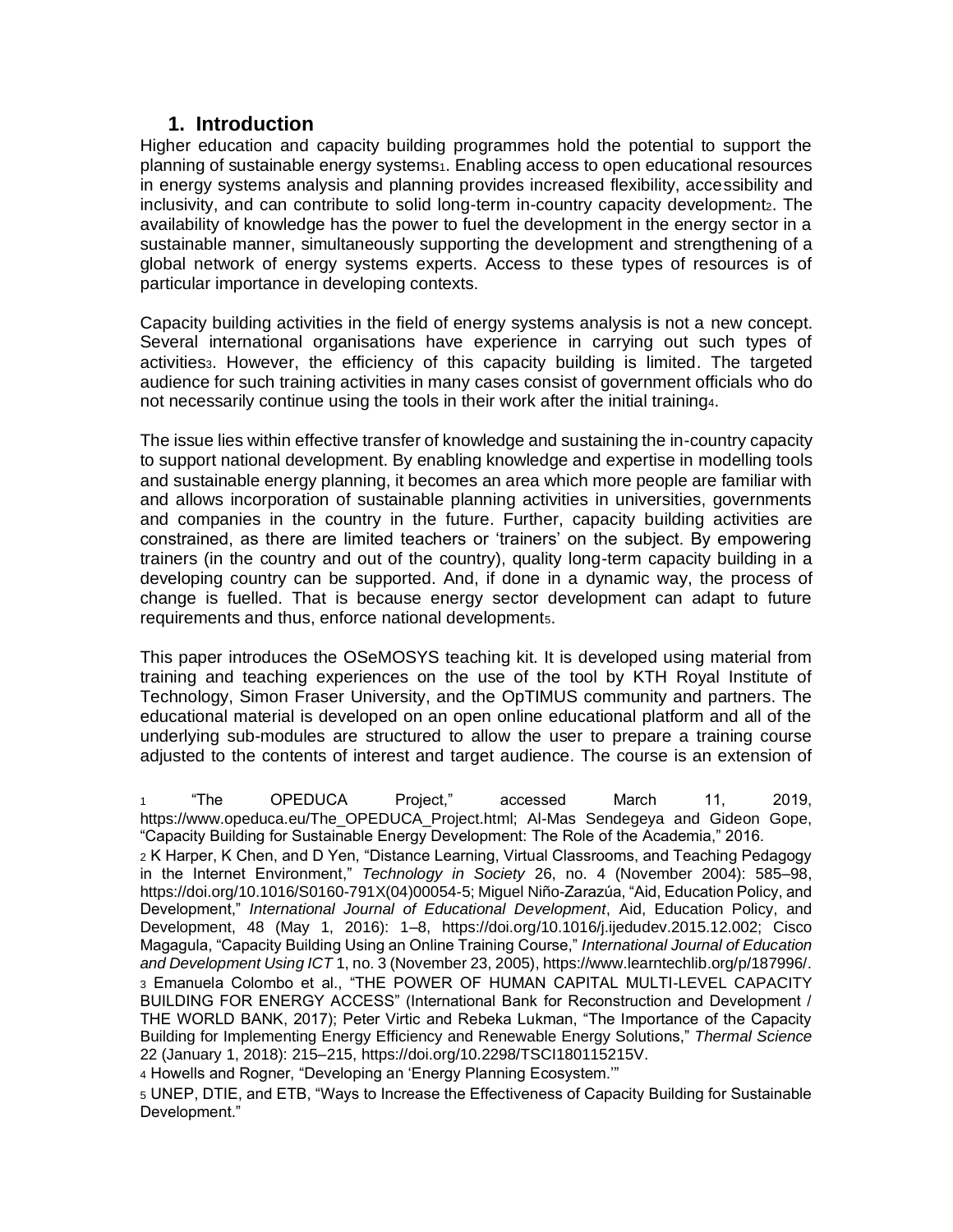regular teaching efforts including the Summer School on Modelling Tools for Sustainable Developments and other capacity building activities that use the approach of training trainers. This paper describes a first draft of a teaching kit including learning and teaching material of the Open Source Energy Modelling System (OSeMOSYS) as well as guidelines and recommendations for creating future teaching kits.

In addition, this paper aims to provide insight of the possible benefits an online platform for teaching and learning could have in connection to current capacity building projects. Empowering medium to long term energy decision making processes is critical for sustainable development.

# **2. Capacity building and learning for sustainable development**

Conducting capacity building efforts and teaching in energy systems analysis and planning can contribute towards the achievement of several sustainable development goals (SDG)7. From the educational perspective, it specifically contributes to SDG 4, which aims at promoting and providing quality education, aiming at "ensuring inclusive education for all and promote lifelong learning processes"8. Equipping individuals and institutions with knowledge that can be applied for strategic planning of energy systems directly contributes to the development and implementation of solutions to tackle SDG 7 (universal access to affordable, reliable and clean energy). Further, as the energy sector is responsible for the bulk of manmade Greenhouse gas (GHG) emissions, its redesign is critical to meet SDG13 (encouraging action against climate change).

Providing the relevant actors with learning opportunities for the long-term development of the energy sector increases the prospect of sustainable development at local, regional and national levels. In this way, developing countries can take ownership of their own development, in particular in relation to energy systems.

## **2.1 Challenges of existing capacity building efforts**

In certain areas where local capacity is lacking, it is not unusual to outsource specific tasks to external consultants. After the activity, the consultant may leave and the capacity is often gone with the consultant. Without insight of the previous consultant's work, there is a big risk of repeating previous capacity building activities10.

We would argue that long-term capacity building requires a certain type of implementation of as well as available resources for capacity building activities11. To include activities for long-term capacity (i.e training trainers) would not only increase the chances of achieving a sustainable energy system but would also potentially help develop the in-country educational system. And for trainers to be trained, as well as to train, they need access to a teaching kit that can dynamically grow to meet needs (given that the circumstance changes).

<sup>6</sup> ICTP, "Joint Summer School on Modelling Tools for Sustainable Development - OpTIMUS | (10- 28 June 2019)."

<sup>7</sup> ["SDGs .:. Sustainable Development Knowledge Platform," accessed July 3, 2019,](https://www.zotero.org/google-docs/?JZsJXD)  [https://sustainabledevelopment.un.org/sdgs.](https://www.zotero.org/google-docs/?JZsJXD)

<sup>8</sup> ["SDGs .:. Sustainable Development Knowledge Platform."](https://www.zotero.org/google-docs/?we0z8k)

<sup>9</sup> Howells and Rogner, "Developing an 'Energy Planning Ecosystem.'"

<sup>10</sup> UNEP, DTIE, and ETB, "Ways to Increase the Effectiveness of Capacity Building for Sustainable Development."

<sup>11</sup> UNEP, DTIE, and ETB.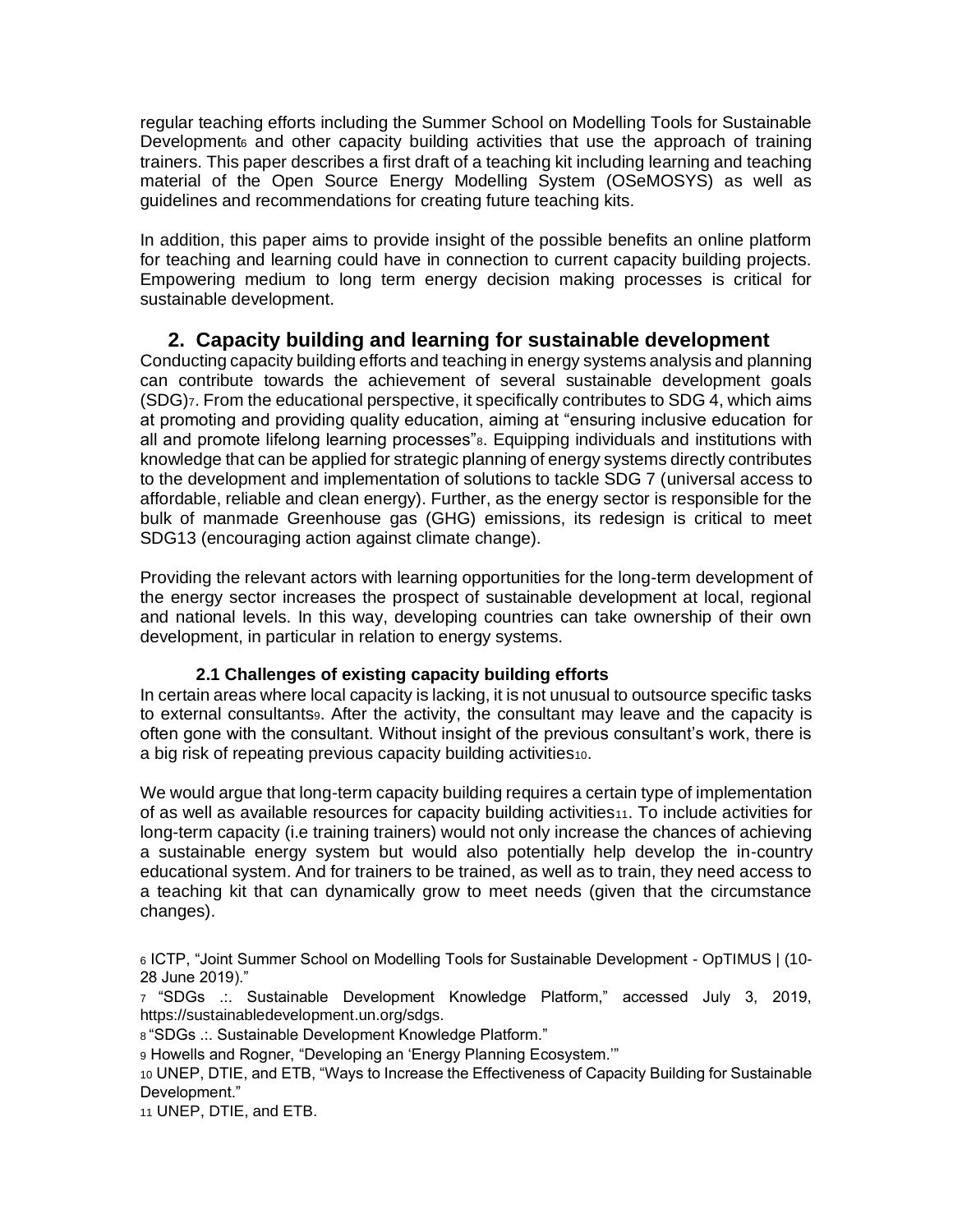#### **2.2 Capacity building activities and teaching of energy systems analysis using OSeMOSYS**

Open source materials are important to make capacity building work. OSeMOSYS meets this requirement and has been used for capacity development. OSeMOSYS is an energy systems linear optimization model for long-term energy planning. Using OSeMOSYS does not require any financial investment (beyond a computer, which most people already have) since the model and programming tools used are free of charge. The OSeMOSYS code is transparent and straightforward which makes is simple for users to understand and analyse the results12. Figure 1 displays the block structure of OSeMOSYS and illustrates how the building blocks in OSeMOSYS can be mapped to the requirements for successful capacity development as discussed above.



Figure 1. A display of *the OSeMOSYS block structure and how these components can contribute to the capacity development priorities of long term planning, open source code and modularity*13.

OSeMOSYS has several applications and can be used for assessment of carbon emissions<sup>14</sup> and limits15, regional electricity planning16, energy policy planning17, capacity

<sup>12</sup> Howells et al., "OSeMOSYS."

<sup>13</sup> [KTH Royal Institute of Technology division of Energy Systems Analysis,](https://www.zotero.org/google-docs/?9ZrO3J) *[Overview of the](https://www.zotero.org/google-docs/?9ZrO3J)  [OSeMOSYS Structure](https://www.zotero.org/google-docs/?9ZrO3J)*[, 2015, 2015.](https://www.zotero.org/google-docs/?9ZrO3J)

<sup>14</sup> [GIUSEPPE ANDREA ROMEO, "Assessing Future Carbon Emissions through Energy Modelling :](https://www.zotero.org/google-docs/?94uRdp)  [The Relevance of Background Input Data," Laurea Magistrale / Specialistica, April 16, 2019,](https://www.zotero.org/google-docs/?94uRdp)  [https://www.politesi.polimi.it/handle/10589/146342.](https://www.zotero.org/google-docs/?94uRdp)

<sup>15</sup> [José Govea, "An Analysis of the Mexican Electricity Framework under the Adoption of an](https://www.zotero.org/google-docs/?ZvPZIG)  [Emission Trading Scheme," February 4, 2019,](https://www.zotero.org/google-docs/?ZvPZIG)  [https://aaltodoc.aalto.fi:443/handle/123456789/37132.](https://www.zotero.org/google-docs/?ZvPZIG)

<sup>16</sup> [Yong Joo Chung, "Regional Electricity Planning Using Open Source-Based Optimization Model,"](https://www.zotero.org/google-docs/?Wlklv8)  *[The Journal of Information Systems](https://www.zotero.org/google-docs/?Wlklv8)* [28, no. 1 \(2019\): 133–53,](https://www.zotero.org/google-docs/?Wlklv8)  [https://doi.org/10.5859/KAIS.2019.28.1.133.](https://www.zotero.org/google-docs/?Wlklv8)

<sup>17</sup> [Oluwatofunmi Oluwatobi Caulcrick,](https://www.zotero.org/google-docs/?TA0y1d) *[The Electricity Model for China –](https://www.zotero.org/google-docs/?TA0y1d) Insights and Implications [of Energy Policies](https://www.zotero.org/google-docs/?TA0y1d)*[, 2018, http://urn.kb.se/resolve?urn=urn:nbn:se:kth:diva-245874.](https://www.zotero.org/google-docs/?TA0y1d)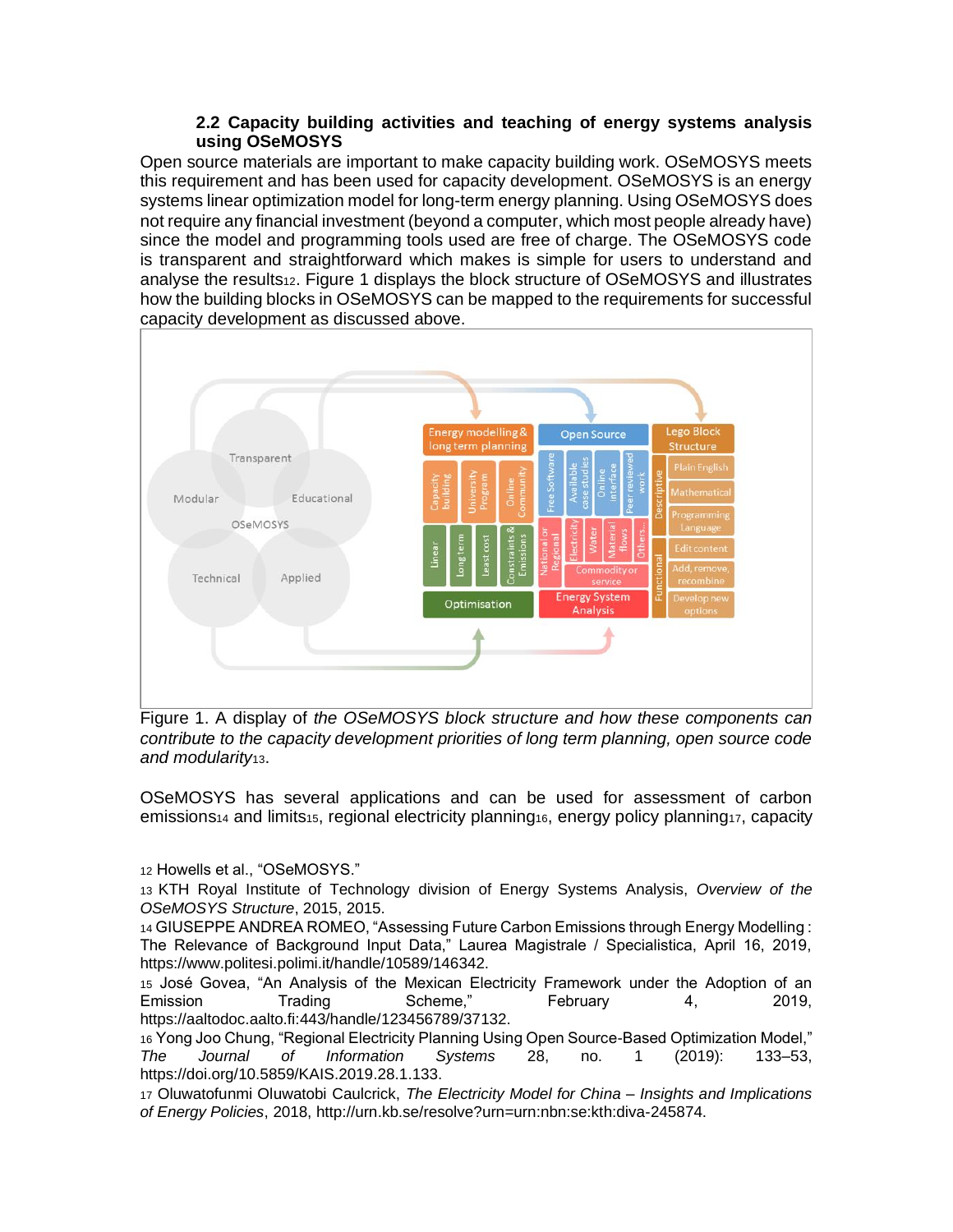expansion in correlation with climate change18 and many other areas. An example of such is the possibility of including Climate, Land-use, Energy and Water (CLEW) modelling19. As done in the Global Least-cost User-friendly CLEWs Open-Source Exploratory (GLUCOSE) toolkit for investigating climate change impacts and mitigation strategies20.

Activities using OSeMOSYS have spread globally and a number of locations where it is implemented are shown in figure 2. The implementations vary from using OSeMOSYS to inform policy processes (including: the INDC Bolivia, Energy Planning in Cyprus, Energy Planning in Costa Rica, Energy Planning in South Africa, Energy Modelling Research in Europe as well as others) to academia (examples of institutions currently teaching OSeMOSYS are: Universitas Gadjah Mada (IDN), University College London (UK), Politecnico de Milano (ITA), Makerere University (UGA), University of Mauritius (MAU)) and capacity building activities (such as The Summer School on Modelling Tools for Sustainable Development, the Energy Modelling Platform for Africa and in-country projects).



*Figure 2. Global overview of a number of locations of OSeMOSYS teaching activities. Colours denote different activity types. Blue – in high level education curricula; yellow – country of origin of participants who have taken part of multi-country training activities and in-country capacity building activities.*

#### **2.3 Widening the reach of knowledge transfer through online learning**

By using online programs for energy planning without the need of initial investment and providing e-learning on open educational platforms, the only requirements to gain the

<sup>18</sup> [MARIA GIULIA PELOSI, "Improved Energy-Water Modelling for Hydropower Capacity](https://www.zotero.org/google-docs/?72C9qX)  [Expansion Planning under Climate Change : A Case Study in the Zambezi River Basin," Laurea](https://www.zotero.org/google-docs/?72C9qX)  [Magistrale / Specialistica, April 16, 2019, https://www.politesi.polimi.it/handle/10589/146567.](https://www.zotero.org/google-docs/?72C9qX) <sup>19</sup> Gardumi et al., "From the Development of an Open-Source Energy Modelling Tool to Its Application and the Creation of Communities of Practice."

<sup>20</sup> UNDESA, "Prototype Global Sustainable Development Report."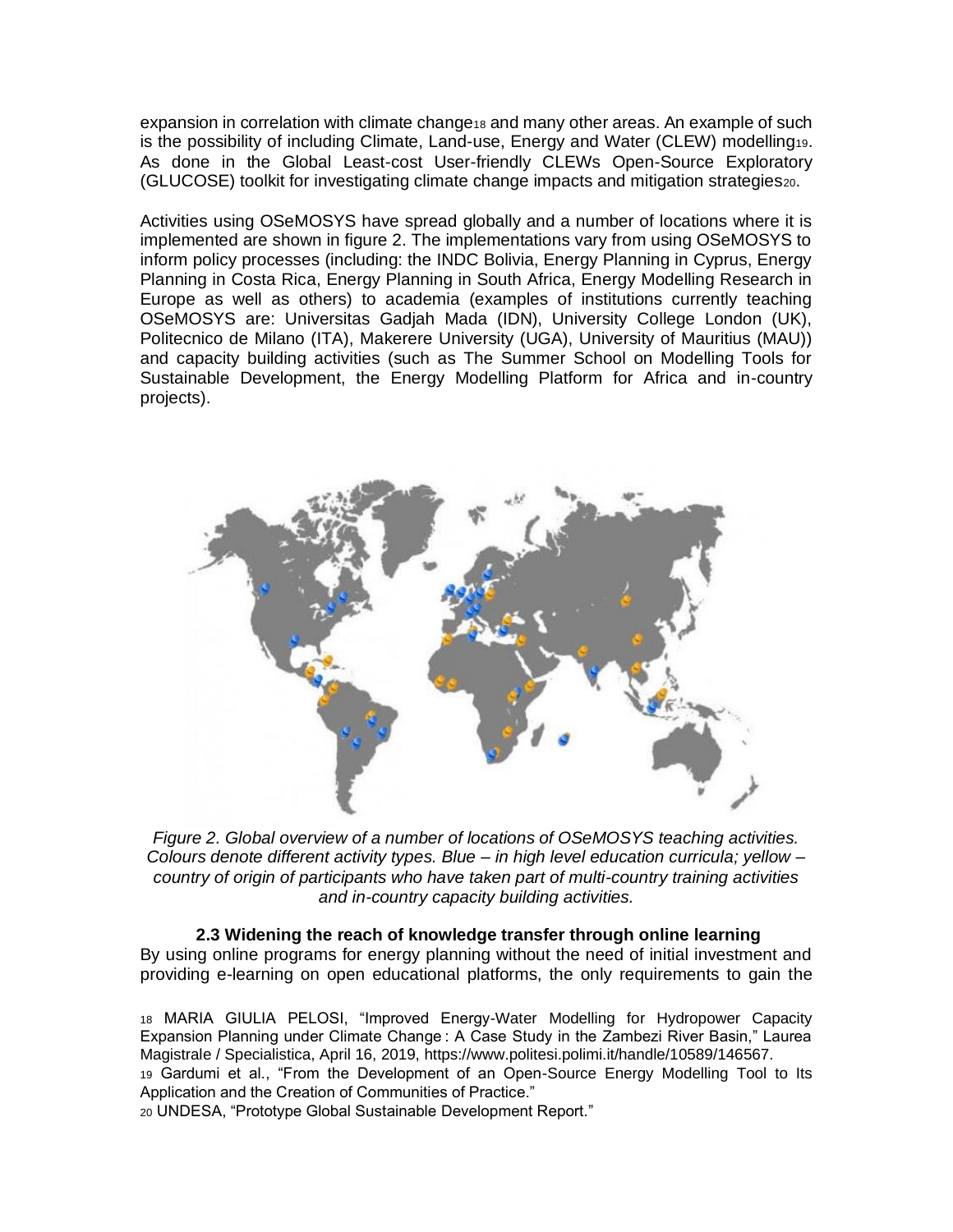knowledge are internet and interest of the user. Distance learning and online education are not new concepts21. The expansion of Internet access in recent decades revived the possibilities of distance learning, with universities and higher education institutions increasingly broadening their offer of online courses.

When designing an online course, one important aspect is reaching out, in terms of just pushing out material as well as translations of the material<sub>22</sub>. In addition, it is important to create a community using and administering the online material.

Some of the benefits of online learning consist of inclusivity, due to the group being able to extend and reach participants who are not able to participate in the courses in person23. It is important that the e-learning reach the right people. With its open essence, the OSeMOSYS teaching kit has the opportunity to include larger parts of society due to access not requiring any investment.

# **3. Methodology**

The OSeMOSYS teaching kit is the first effort of open educational resources in energy modelling and planning developed by KTH Royal Institute of Technology division of Energy Systems Analysis (KTH-dESA), Simon Fraser University and partners. The open teaching kit functions as a flexible knowledge tool which can be adjusted and updated by the user to fit their objectives in different education and training contexts. The kit allows the user to help build and spread knowledge on modelling tools which can assist the planning of sustainable energy futures.

The potential of the online teaching kit and future aspects of learning and long-term capacity building is connected to access to knowledge and knowledge transfer. The online platform was created upon the base of existing teaching material used for capacity development with OSeMOSYS in past projects by KTH, SFU, UN DESA and others. To optimise the online learning aspect, a literature study was conducted including elements on attention span with regards to online learning and the open essence of the education platform where the kit is developed.

#### **3.1 Teaching and learning material**

Prior online educational efforts have been made by developing training materials such as the Atlantis model<sup>24</sup> and Utopia25. The material for the online course and teaching are based on the ICTP Joint Summer School on Modelling Tools for Sustainable Development<sub>26</sub> and the Energy Modelling Platform for Africa 2019<sub>27</sub>, revised along with comments from trainees and lecturers attending the capacity building activities. Note that this paper presents a first layout of an introductory online course and derivable teaching

<sup>23</sup> Harper, Chen, and Yen.

<sup>27</sup> "EMP-A 2019."

<sup>21</sup> [Jorge Larreamendy-Joerns and Gaea Leinhardt, "Going the Distance With Online Education,"](https://www.zotero.org/google-docs/?IiZz3I)  *[Review of Educational Research](https://www.zotero.org/google-docs/?IiZz3I)* [76, no. 4 \(December 1, 2006\): 567–605,](https://www.zotero.org/google-docs/?IiZz3I)  [https://doi.org/10.3102/00346543076004567.](https://www.zotero.org/google-docs/?IiZz3I)

<sup>22</sup> Harper, Chen, and Yen, "Distance Learning, Virtual Classrooms, and Teaching Pedagogy in the Internet Environment."

<sup>24</sup> "Atlantis."

<sup>25</sup> Howells et al., "OSeMOSYS."

<sup>26</sup> ICTP, "Joint Summer School on Modelling Tools for Sustainable Development - OpTIMUS | (10- 28 June 2019)."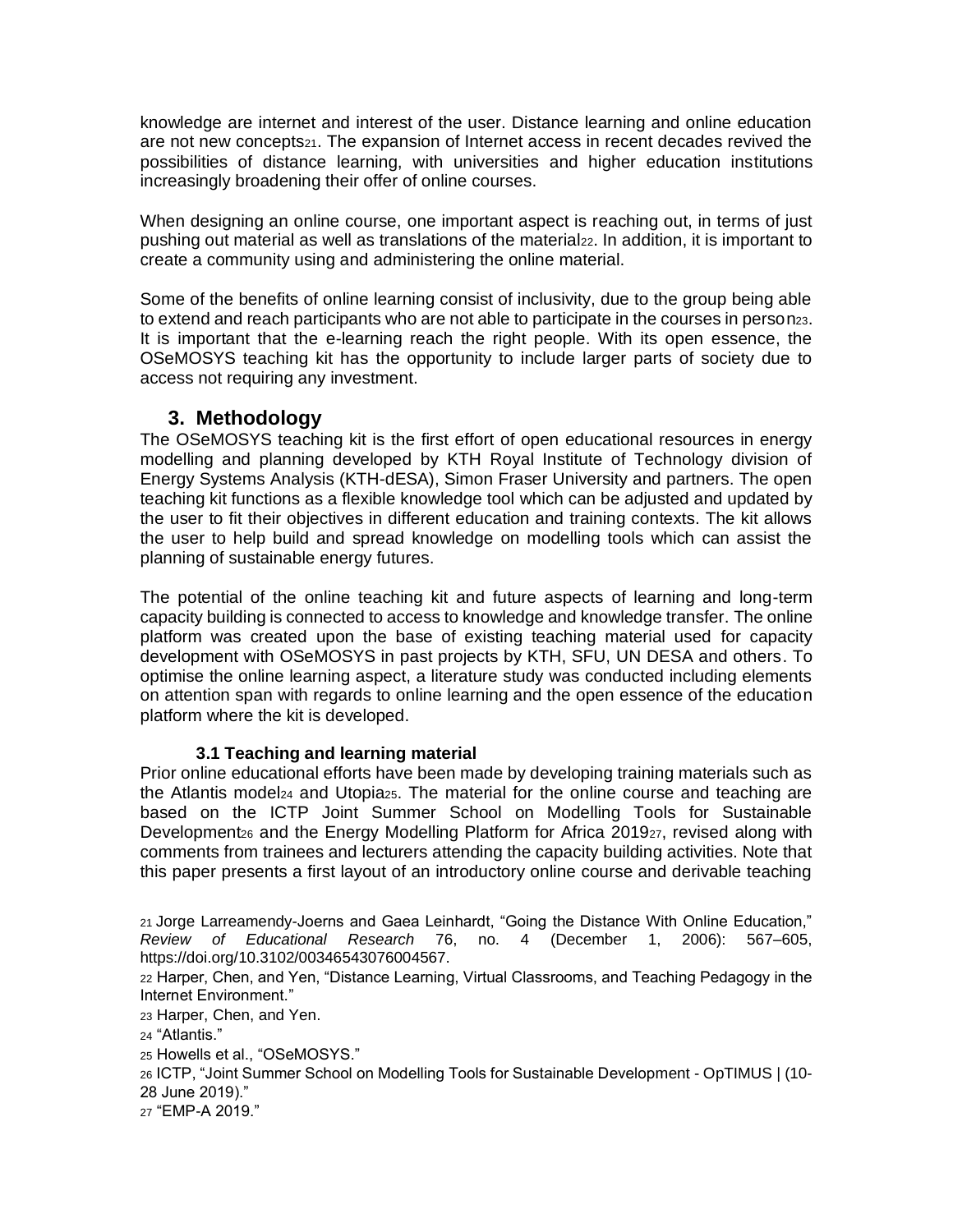material of OSeMOSYS. Further development of the online course and teaching platform is considered future work.

#### **3.2 Online platform**

Google Open Online Education is an education platform for online learning free of charge28. The platform uses the tool Course Builder to easily build a course allowing use of all google-based programmes. Google Open Online Education can be made available for an unlimited number of course participants. The platform gives anyone, experienced teacher or first-time course creator, the opportunity of launching an online course.

Using the platform is aligned with the openness of the project and the purpose of making energy modelling knowledge available for all. By conducting video lectures, written handson exercises and multiple-choice questions for different units of the course an overview of the knowledge gained, and difficulties attendees might have with the course are easily gained. The video lectures of the online course were prepared and recorded by PhD candidates from KTH Royal Institute of Technology division of Energy Systems Analysis (KTH-dESA)29.

# **4. The OSeMOSYS teaching kit**

The following section includes an overview of the OSeMOSYS Teaching Kit. The kit is structured in such a way that the participant starts off with the basics of OSeMOSYS and energy modelling and goes through the simple model SIMPLICITY through hands-on exercises. This is to get familiar with the tools and energy systems analysis. The online material is expected to be used in three ways; i) for stand-alone self-learning, ii) sustaining capacity and lastly, iii) for teaching energy systems analysis in OSeMOSYS. Each unit consists of two to four video lectures, multiple-choice questions and (in most cases) an exercise.

#### **4.1 Teaching kit structure**

The course is built up by 15 units which cover different aspects of the energy system and how to model it in OSeMOSYS. An overview of the syllabus can be found in Appendix A.

There are five main types of educational resources and material used to build the online course:

- Video lectures
- Multiple-choice questions
- Hands-on exercises
- Further reading
- Evaluation and assessment

The objectives of the course were set, and the elements were created following the set objectives. By conducting a course in an area where the modelling tool and parameters (both technical and cost parameters) vary, it is important to keep the online materials modular to increase the effectiveness of updatability.

<sup>28</sup> "Google | Open Online Education."

<sup>29</sup> [Constantinos Taliotis et al., "OSeMOSYS -](https://www.zotero.org/google-docs/?kzPsp0) Thematic Videos - KTH Play," 2019, [https://play.kth.se/channel/OSeMOSYS%2B-%2BThematic%2Bvideos/226882.](https://www.zotero.org/google-docs/?kzPsp0)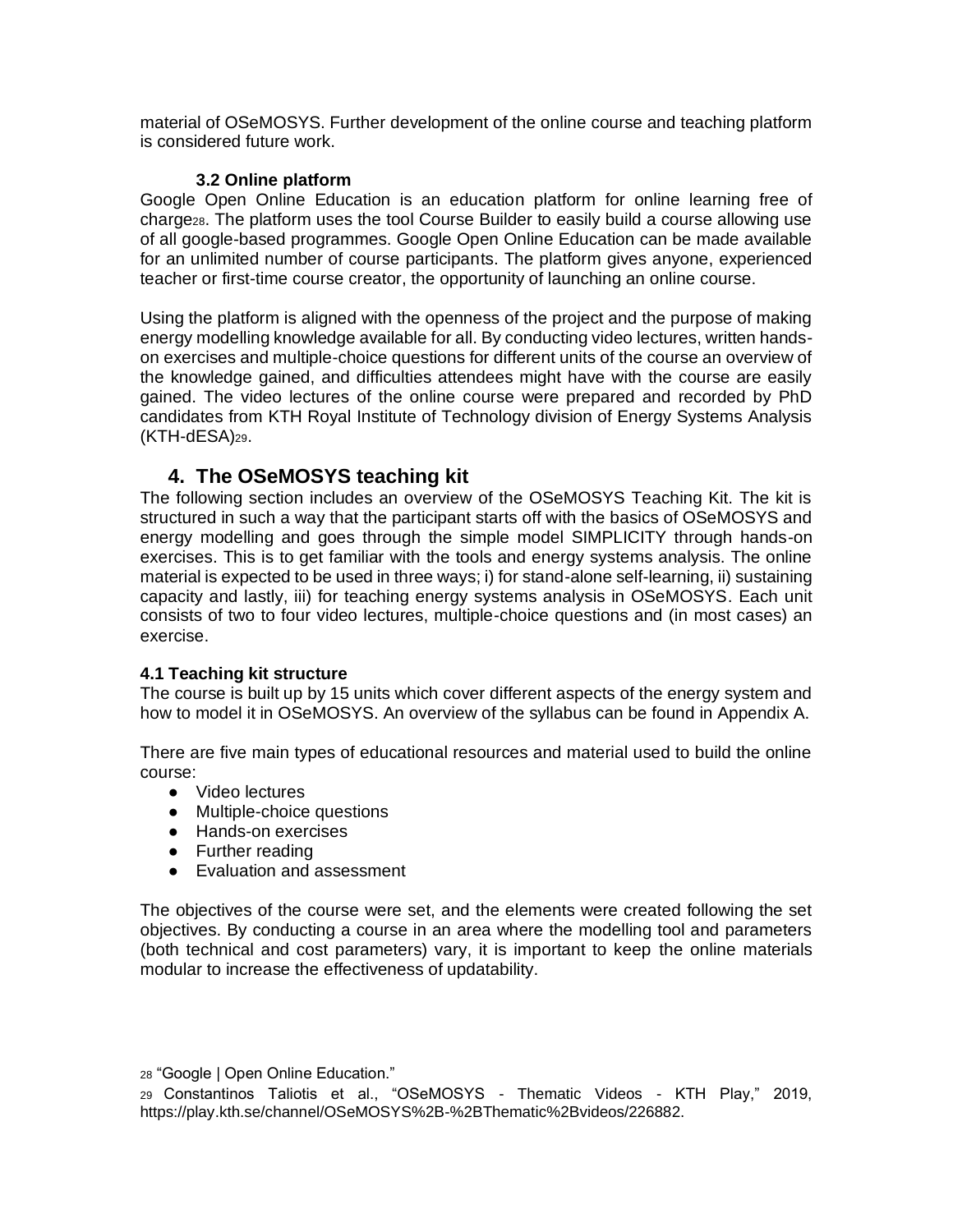#### *4.1.1 Video lectures*

Dividing lectures to segments is done both due to online learning aspect and attention span as well as updatability of material<sub>30</sub>. Segments with technology cost parameters and/or other frequently changing parameters should be easily changed without having to redo a full 20-minute lecture.

In the caption of each video the learning objectives are stated for the attendee to get an overlook of the subjects covered by each video. In this way, knowledge is available to all and the user is empowered with the flexibility of taking the course according to their desired pace and ability to learn the material.

#### *4.1.2 Multiple-choice questions*

After each segment of video lectures follows a few multiple-choice questions. These are closely related to the topics covered in the unit and the course attendant should be able to answer the questions after watching the videos.

#### *4.1.3 Hands-on exercises*

The exercise involves putting together a model for the fictitious country, SIMPLICITY. SIMPLICITY is used in the online course to gain knowledge of the applications of OSeMOSYS and the parameters needed for the energy modelling tool. The exercise is split into short segments which often ends with running the model and analysing results. Analysing results during the course makes sure that the course attendant understands why the specific result is shown. Thus, gets a deeper understanding of the aspects of energy systems modelling.

The segments of the exercise are closely linked to the video lectures and the unit of the course. By going through a hands-on exercise after the lecture videos on the subject the course attendant should be able to follow the steps and understand the applications and reasoning behind the parameters.

#### *4.1.4 Further readings*

Further reading material is provided at the end of the online course. It could work as broadening the knowledge of the course participant or be available for students curious of knowing more. Since there is some prior knowledge needed, further readings in the units may include introductory material for such subjects.

#### *4.1.5 Evaluation and assessment*

After each unit the course attendant is asked to fill in a small questionnaire relating to the subjects and knowledge gained. The small assessments serve as material for a quick overview of the course and how well the material is working, what is lacking and what to prioritise with regard to updates of current material. Before the teaching kit and after the online course part there should be an evaluation of the full online course. The evaluation will improve the structure of the course and continuous updates to ensure the best possible course and teaching kit.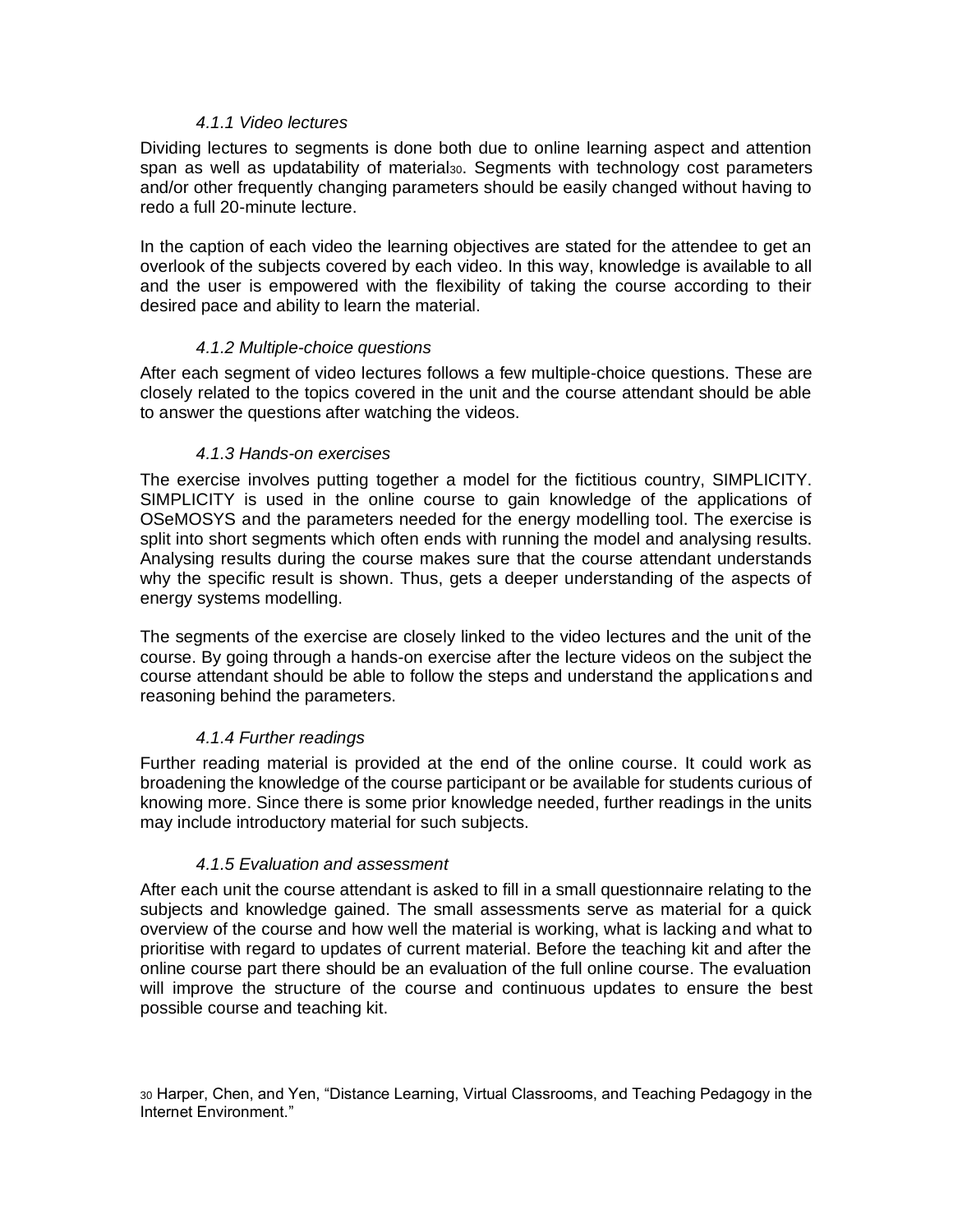#### **4.2 Teaching material**

The OSeMOSYS open educational resources of the online course constitute a readymade example of an introductory energy systems analysis course that can be directly deployed at higher education levels or in other institutional settings. Its open essence promotes and facilitates the development of a network of practitioners who can participate in the continued development of education materials. In addition, it could encourage the emergence of capacity building programmes and reach audiences outside academia, contributing to bridging the gap between science and policy. On another level, the online course is openly available to all, meaning that any user can access and use the materials.

The teaching kit consists of derivable teaching material such as PowerPoint presentation slides used in the video lectures as well as scripts of the course and all multiple choice questions asked through the online course. In addition, there are suggestions of in-class exercises not conducted through the online portal due to the lack of direct supervision at this stage. The extra segments include group discussions, homework and group analysis of results.

For the teacher to get an overview of the current material available, there is an overview of all modules and units before reaching the derivable material itself. (See appendix B)

A one-time capacity building activity can provide help in the development of the country. However, it does not allow the country to keep developing on their own but rather enforce the dependency of the organizations providing capacity building activities. Developing local teaching activities in form of educational programmes would ensure long-term capacity building opposed to a one-time training activity31. Long-term capacity building is directly connected to the importance of academia. The introduction of tools in the curricula that can inform the planning for sustainable development, as part of courses and master's programmes with energy systems analysis options, would lead to new capacity continuously being created in-country.

#### **4.3 The use cases**

The resources have been designed to be used in different ways, to achieve different goals and meet different purposes. Implicitly, users and target audiences involved in each use case will also differ. There are three main identified use cases of the online course and teaching kit but we acknowledge that many different use cases will occur. The description of these three use cases is illustrative:

- 1. The self-learner
- 2. The sustaining knowledge
- 3. The teacher

The first case requires prior knowledge of and interest in the energy system and basic understanding of energy modelling. The self-learner would find enough help through the Google Group which is continuously updated and supervised by the OSeMOSYS community<sub>32</sub>. The initial learners would come from a background of energy but not energy modelling and the teaching kit would enable them to expand their knowledge into a new area.

<sup>31</sup> UNEP, DTIE, and ETB, "Ways to Increase the Effectiveness of Capacity Building for Sustainable Development."

<sup>32</sup> "OSeMOSYS - [Google Groups," accessed July 29, 2019,](https://www.zotero.org/google-docs/?btVmOP)  [https://groups.google.com/forum/?hl=sv#!forum/osemosys.](https://www.zotero.org/google-docs/?btVmOP)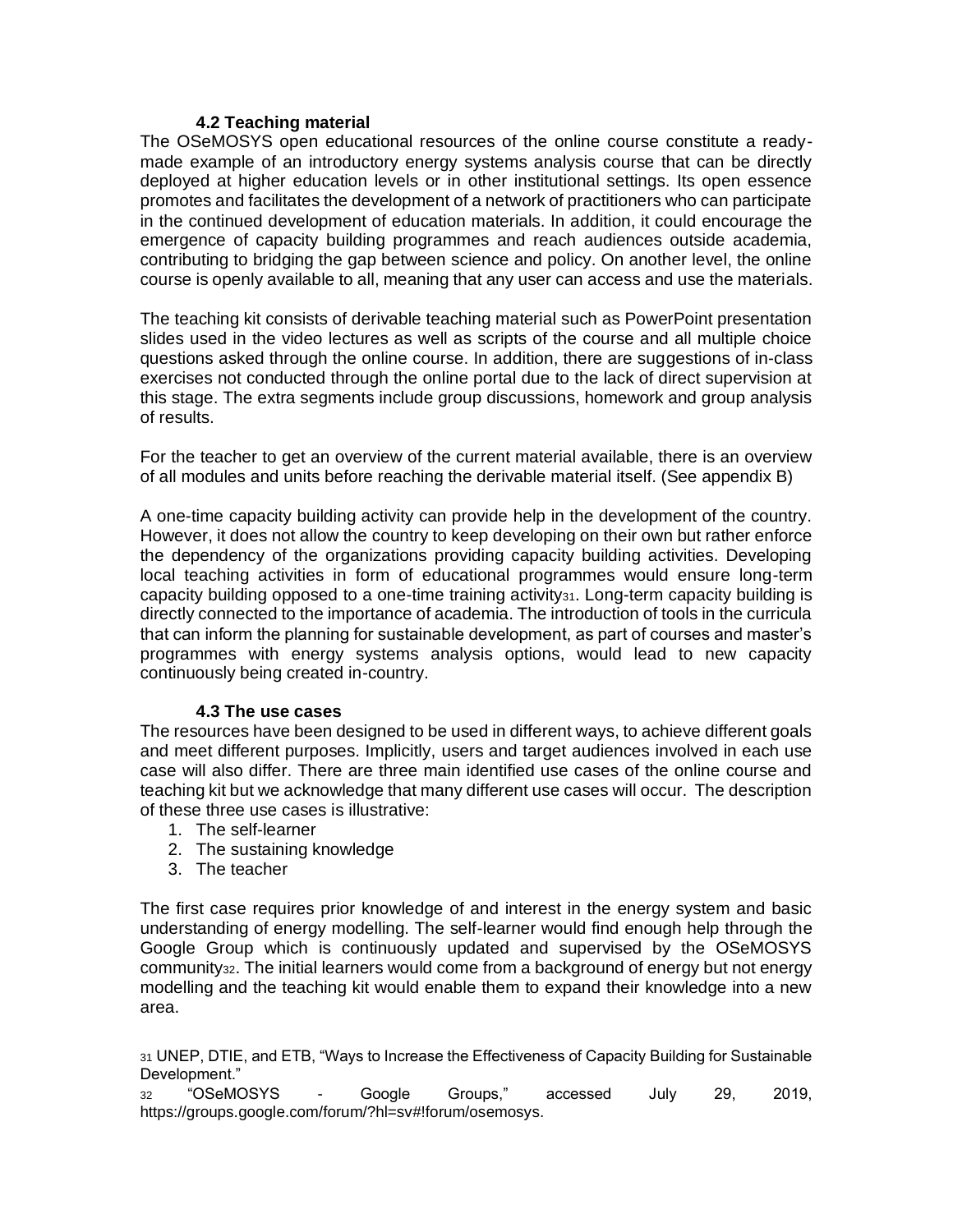The second case, for sustaining knowledge, consists of participants who have attended or will attend capacity building activities teaching OSeMOSYS. The capacity building activities are often quite intense and to process new knowledge takes time. It is thereof useful for the participants to use the online course in combination with the activities. Having online learning material can help the attendant prepare *prior* to, better understand *during* and revisit subjects *after* capacity building activities.

The third and last case consisting of teachers and developers of the material are familiar with the tools and existing materials and use the online platform to share their knowledge. The group of teachers either take part in adding teaching material to the platform or use the derivable material to directly apply in the curricula. New material, or resources, can be developed with the base on existing material, following the modularity of the existing teaching kit.

# **5. Opportunities and challenges of the OSeMOSYS teaching kit**

The availability of the teaching kit will have positive impacts for capacity development. The teaching kit enables the continuous and ongoing learning of those involved in energy planning and ensures that basic questions are easy to answer in an accessible online format.

The OSeMOSYS teaching kit will be further developed and linked to the Summer School on Modelling Tools for Sustainable Development<sub>33</sub> to help participants sustain the knowledge gained at the training and further teach the course in their country of residence. Using the material that has been created for the purpose of the summer school ensures the consistency of information as well as in depth reading material and additional material for deeper knowledge of energy modelling.

#### **5.1 Benefits and Requirements**

For an online teaching kit and course to operate effectively, there are several requirements that need to be identified as well as benefits of creating an online platform. To get an overview of some identified benefits and requirements please see figure 3 (Further details on the benefits and requirements can be found in Appendix C).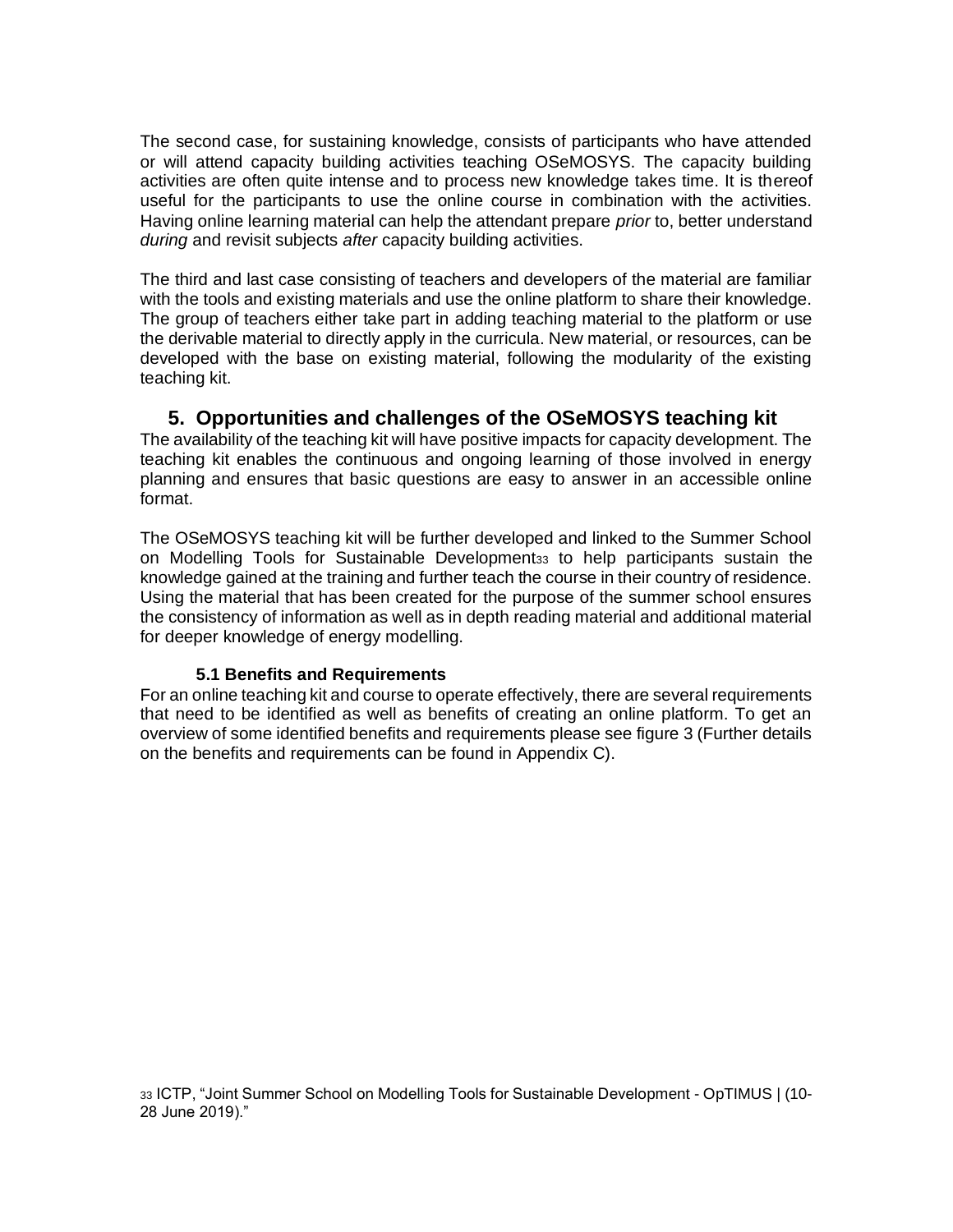

*Figure 3. The requirements and benefits of an online course and respective teaching kit.*

#### *5.1.1 Benefits*

The benefits of online learning related to capacity building include the long-term capacity aspect. Although, country projects that continue for years are common and works well34, by using online material as complement to these projects provides the attendees of the activities to keep practicing and possibly spread the knowledge with lesser visits form the organisation leading the activity. In addition, it has the potential of making the projects more effective in the sense that the capacity building attendees can refresh and update their knowledge prior to the project activity leading to well-informed questions and issues being dealt with during the activity.

The characteristics of the teaching kit provides a new teacher with ready-made courses and elements to easily implement a new course in the curriculum. By having the material adjustable the teacher has the possibility to adjust the material according to the specific course.

<sup>34</sup> UNEP, DTIE, and ETB, "Ways to Increase the Effectiveness of Capacity Building for Sustainable Development."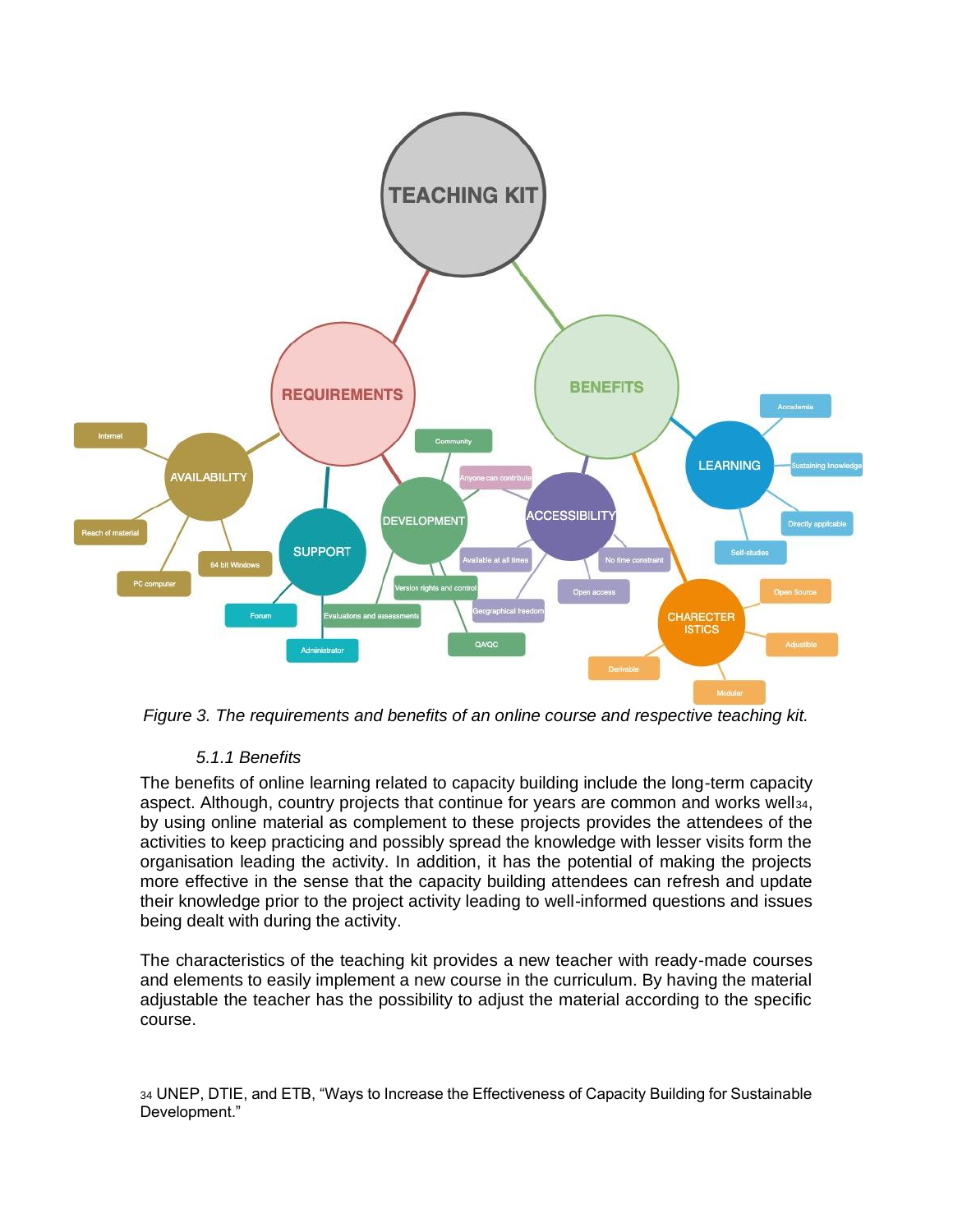#### *5.1.2 Requirements*

As shown in the figure 3, requirements include internet access. While this in some cases can be seen as a benefit (all that is needed is internet access and a PC) it also limits the course. Without internet the material is not accessible. In addition, the material needs to be marketed and targeted at the right group.

For the current online course, additional requirements include basic knowledge of the energy system and units used. Further, support for the course participants in the form of a Google Group<sup>35</sup> could be useful in the learning process. To provide additional support to the online course participants, an administrator of the online course and kit would be able to address specific issues with course material.

For the continuous development of the material, the teachers and developers are required to contribute to the material. The contributors are a key part to the teaching kit and the available material. A proper framework of how to contribute and attributions for contributors should be well-thought out for a functioning online teaching kit community.

#### **5.2 Future aspects and recommendations**

For future work on the platform, the main finding was the need of a splitting between learning and teaching material going forward. There is a need for both but given the large community teaching OSeMOSYS and the different ways of teaching, it would be beneficial to split the learning and teaching to two different platforms. Recommendations for the proposed two different platforms are therefore split in different sections below.

#### *5.2.1 Learning material*

By developing trainings online, more people will have the opportunity to attend the courses and gain and spread knowledge. However, by reaching more people there is a need for a course administrator that can keep track of the attendees, their possible difficulties with the course and evaluations of materials. To include an administrator for the online course (and future courses) would also ensure that the material is relevant and frequently updated.

Priority should be put on recording the hands-on exercises which are currently only available in text form. Additionally, to add subtitles to recorded lectures and figure explanations to further expand inclusivity would be an additional benefit.

The recommendations for additions to the existing online course would be to add a more detailed lecture on cost optimization and the interfaces used to create a deeper understanding of the tools and how cost optimization works. By providing them with basic understanding in cost optimisation the attendees could gain broader understanding quicker as well as ease the trouble shooting in the future.

To include a derivable kit of the course could potentially still have some benefits. By uploading the material of the online course as a derivable kit at the end gives the teacher an overview of the course content and the option to directly apply the course to the curriculum. Developing more online courses would increase the user benefits and possibilities of online learning and teaching. By following the structure of figure 4, an online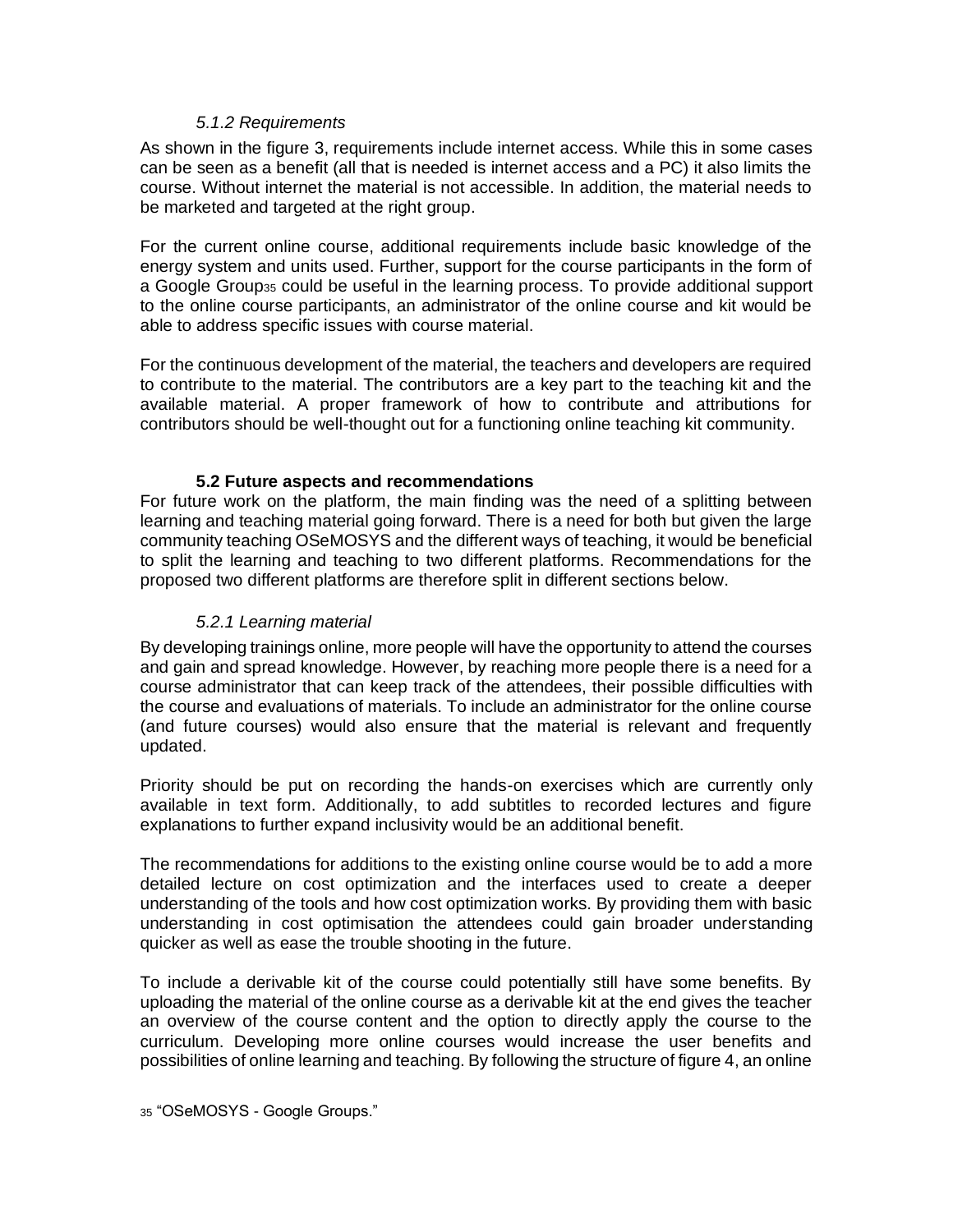course attendant could potentially gain a broad knowledge of integrated energy modelling and elements of CLEWs.



*Figure 4 displays suggestions of future online courses in OSeMOSYS*

# *5.2.2 Teaching material*

The teaching material should be structured in such a way that the teacher can choose between extracting particular materials and sub-modules or deriving a prepared teaching kit. The derivable kits should be structured and clearly described. The level of difficulty and subjects should be clearly stated. For example: "Introductory course on Energy modelling in OSeMOSYS" or "Modelling elements of CLEWs in OSeMOSYS". In that way, the teacher can choose between extracting a ready-made course including all elements or collect specific topics suitable for a course layout of their interest and aim. The proposed structure of the future teaching kit is shown in figure 5.



*Figure 5. The suggested structure of the future teaching kit and online course. Where the teaching resources and versions are the teaching kit portal and course descriptions are used to provide the user with the correct material in connection to specific keywords, or tags. Examples of a resource description and a course description can be found in Appendices D and E*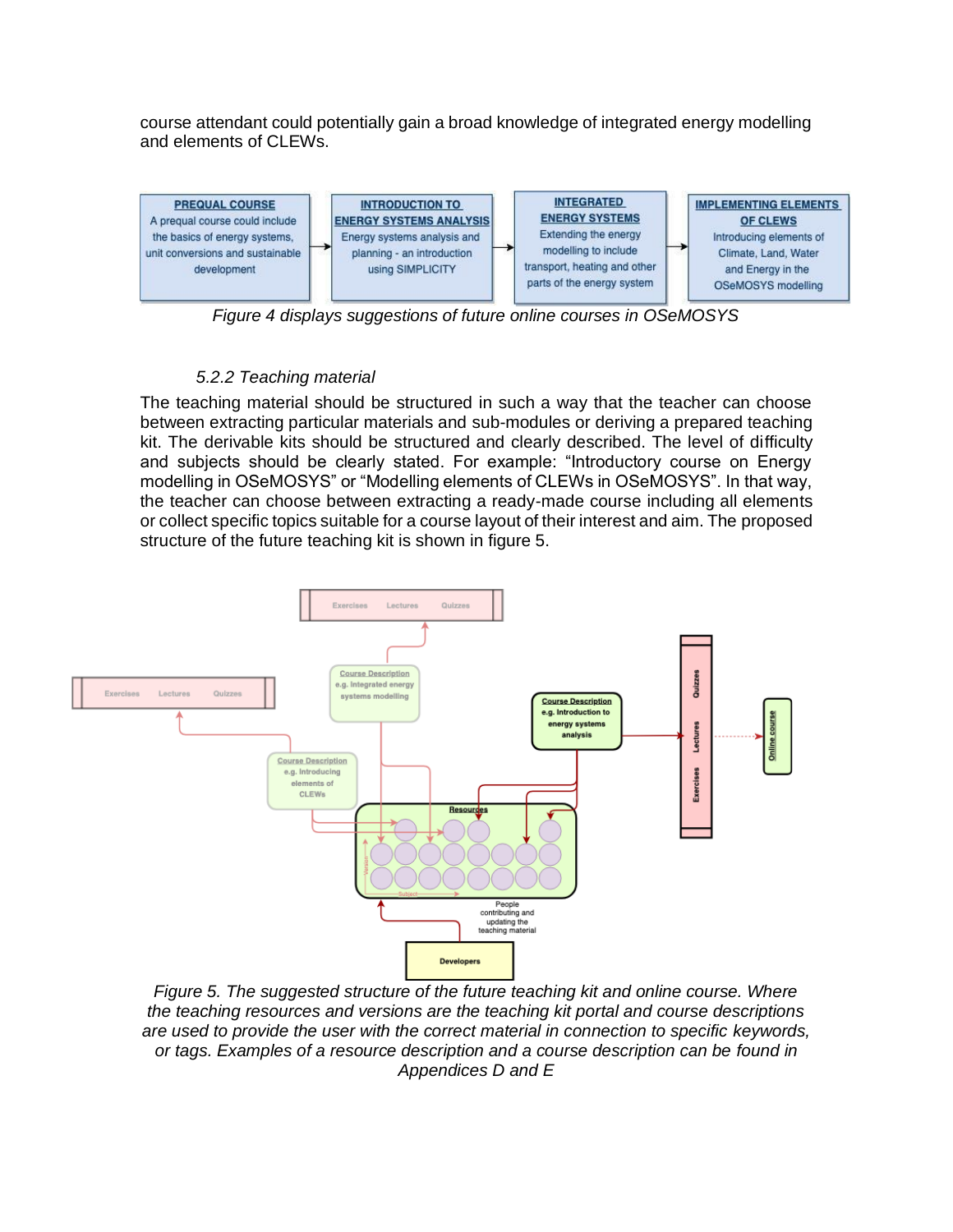The resources, or modules, should be collected and structured in such a way that specific keywords, or tags, would lead the teacher to the material in their specific topic and difficulty level. By stating clear information points on each segment, an aspiring teacher could derive the suitable material of interest needed for their specific course. For new teaching material, specific requirements should be set out for contributors. Adding detailed information on the resource should be a requirement before submitting the material. The information should be enough to classify and add the resource with the correct tags to the catalogue with all existing material.

To include information on specific parameters that are objects of change would simplify the updatability of material. Including proper referencing for costs and or other quickly changing parameters that would simplify further updates. In that way, future users of the resources would know where the data comes from and if updated information is available.

An additional useful feature would be a forum and or assessments on where people intend to use the material. Such an assessment would not be a requirement but would map out where the material is being used. For users to fill in their country and/or institution would display the spread of the tool and courses in energy systems analysis and planning around the world.

# **6. Conclusions**

An online teaching kit and course can contribute to sustainable capacity building by giving global access to knowledge in energy modelling tools and encourage self-learning. The components create a base for internal knowledge management where the material can be used for several purposes. To further include online learning aspects in capacity building activities to provide the participants with useful prior knowledge has the potential to increase efficiency of the activities. By providing material for teachers and teaching activities gives the opportunity of easy implementation of energy systems analysis in higher education.

For the current teaching kit there are a number of updates suggested. The inclusion of dynamic quizzes and assessments are needed. In addition, quality assurance of uploaded material would result in a higher standard of the online platform. A number of current lectures need to be re-recorded and other units are missing lectures. All hands-on exercises should be recorded to make the learning process easier.

The teaching resources needs to be developed so that a lecturer can upload material. There should be certain requirements on topics and specifications on the uploaded material such as division into sub-modules or resources. The sub-modules and material should be designed so as to be easily configured to match the need of the course (i.e. topic specific, difficulty level, resource type etc.). By structuring the teaching resources in a dynamic way with subject and level clearly stated, a teacher can easily structure a course in energy systems analysis and planning.

To conduct in-country trainings (as currently done by multiple organisations) are great tools for spreading well-needed knowledge. However, knowledge can be forgotten between trainings, or trainees promoted and thus repeated activities might be planne. In addition, the different entry levels of the participants might affect the outcome of the activity. By creating online material, it is possible to encourage people to preview the material of the training before. This could state on which level the course attendees are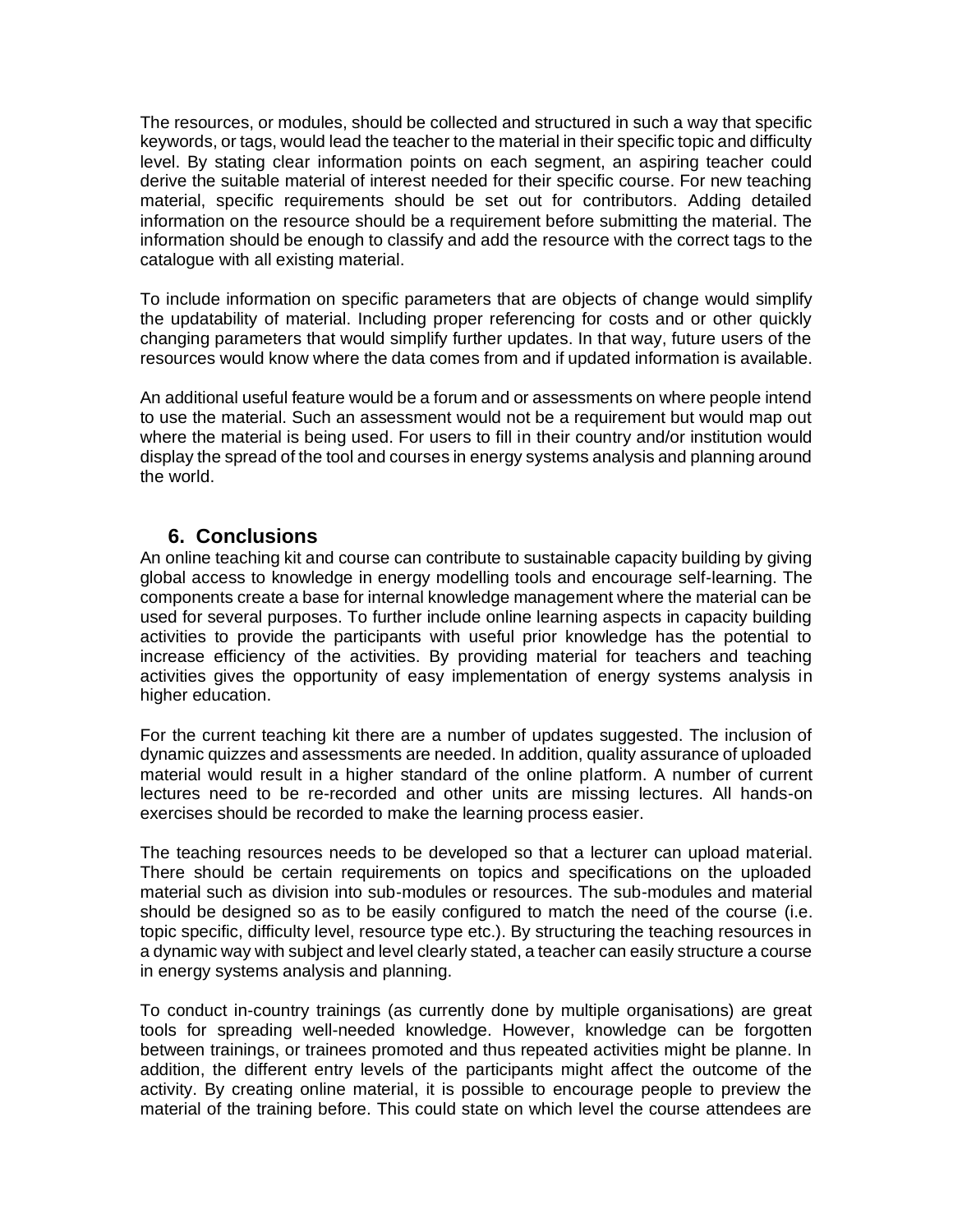as well as to make the attendees aware of the knowledge requirements of the training. Additionally, the attendees have the possibility of sustaining the knowledge after the capacity building activity by repeating the training online. Further, it provides them (or future external trainers) with tools used to build new capacity in their country.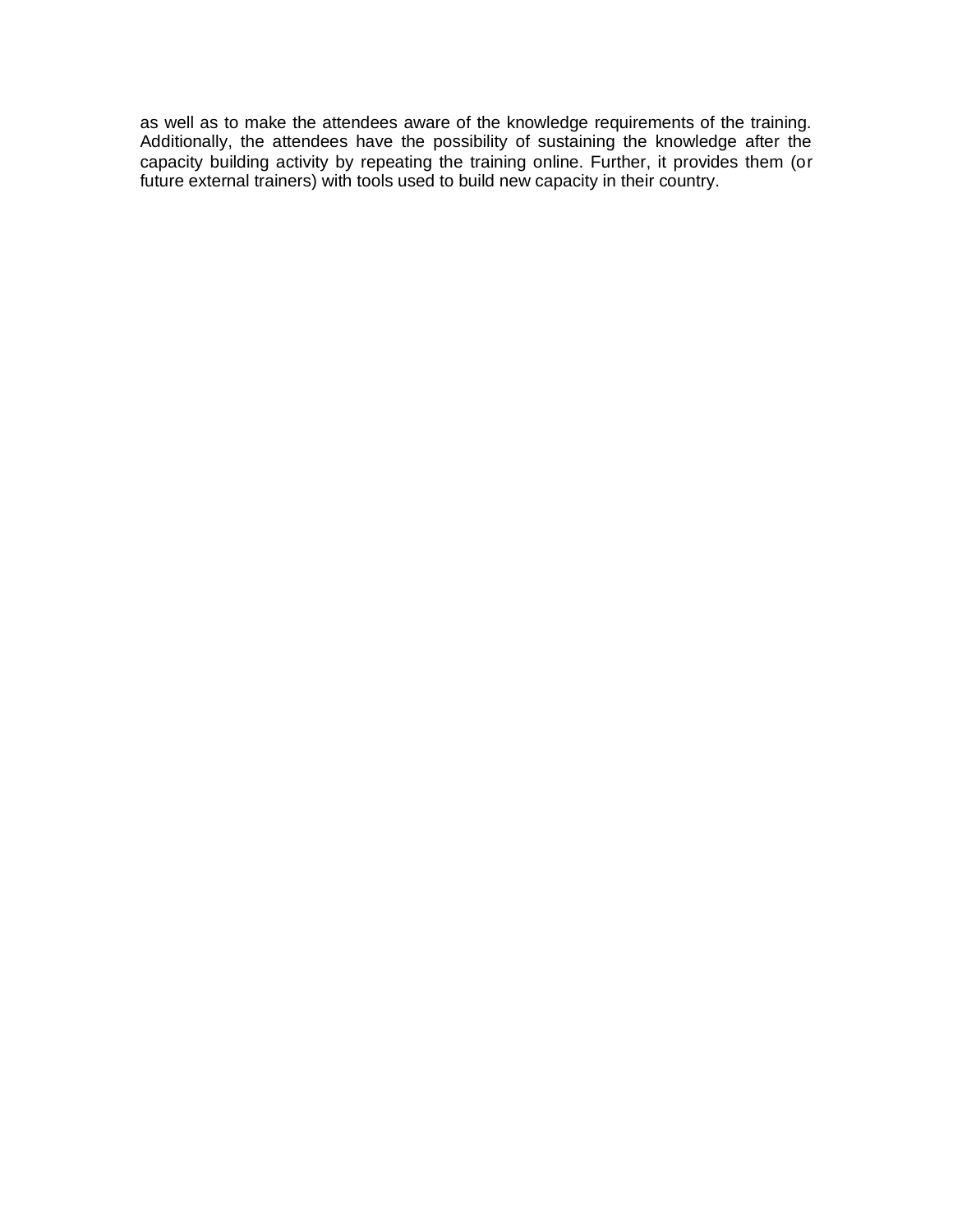# **7. References**

"Atlantis." Accessed July 17, 2019. https://unite.un.org/sites/unite.un.org/files/app-desaatlantis/index.html.

"EMP-A 2019." EMP. Accessed July 20, 2019. http://www.energymodellingplatform.org/emp-a-2019.html.

Gardumi, Francesco, Abhishek Shivakumar, Robbie Morrison, Constantinos Taliotis, Oliver Broad, Agnese Beltramo, Vignesh Sridharan, et al. "From the Development of an Open-Source Energy Modelling Tool to Its Application and the Creation of Communities of Practice: The Example of OSeMOSYS." *Energy Strategy Reviews* 20 (April 1, 2018): 209–28. https://doi.org/10.1016/j.esr.2018.03.005.

"Google | Open Online Education." Accessed June 14, 2019. https://edu.google.com/openonline/index.html.

Harper, K, K Chen, and D Yen. "Distance Learning, Virtual Classrooms, and Teaching Pedagogy in the Internet Environment." *Technology in Society* 26, no. 4 (November 2004): 585–98. https://doi.org/10.1016/S0160-791X(04)00054-5.

Howells, Mark, and Holger Rogner. "Developing an 'Energy Planning Ecosystem,'" 2019. Howells, Mark, Holger Rogner, Neil Strachan, Charles Heaps, Hillard Huntington, Socrates Kypreos, Alison Hughes, et al. "OSeMOSYS: The Open Source Energy Modeling System: An Introduction to Its Ethos, Structure and Development." *Energy Policy*, Sustainability of biofuels, 39, no. 10 (October 1, 2011): 5850–70. https://doi.org/10.1016/j.enpol.2011.06.033.

ICTP. "Joint Summer School on Modelling Tools for Sustainable Development - OpTIMUS | (10-28 June 2019)." Indico - Conferences and Events. Accessed July 20, 2019. http://indico.ictp.it/event/8751/.

KTH dESA. *Overview of the OSeMOSYS Structure*. 2015.

"OSeMOSYS - Google Groups." Accessed July 29, 2019. https://groups.google.com/forum/?hl=sv#!forum/osemosys.

"SDGs .:. Sustainable Development Knowledge Platform." Accessed July 21, 2019. https://sustainabledevelopment.un.org/sdgs.

"The OPEDUCA Project." Accessed June 14, 2019. https://www.opeduca.eu/The\_OPEDUCA\_Project.html.

UNEP, United Nations Environment Programme, Division of Technology DTIE Industry and Economics, and Economics and Trade Branch ETB. "Ways to Increase the Effectiveness of Capacity Building for Sustainable Development," 2006.

United Nations, United Nations Department of Economic and Social Affairs, Division for Sustainable Development. "Prototype Global Sustainable Development Report," 162. New York, 2014. https://sustainabledevelopment.un.org/globalsdreport/.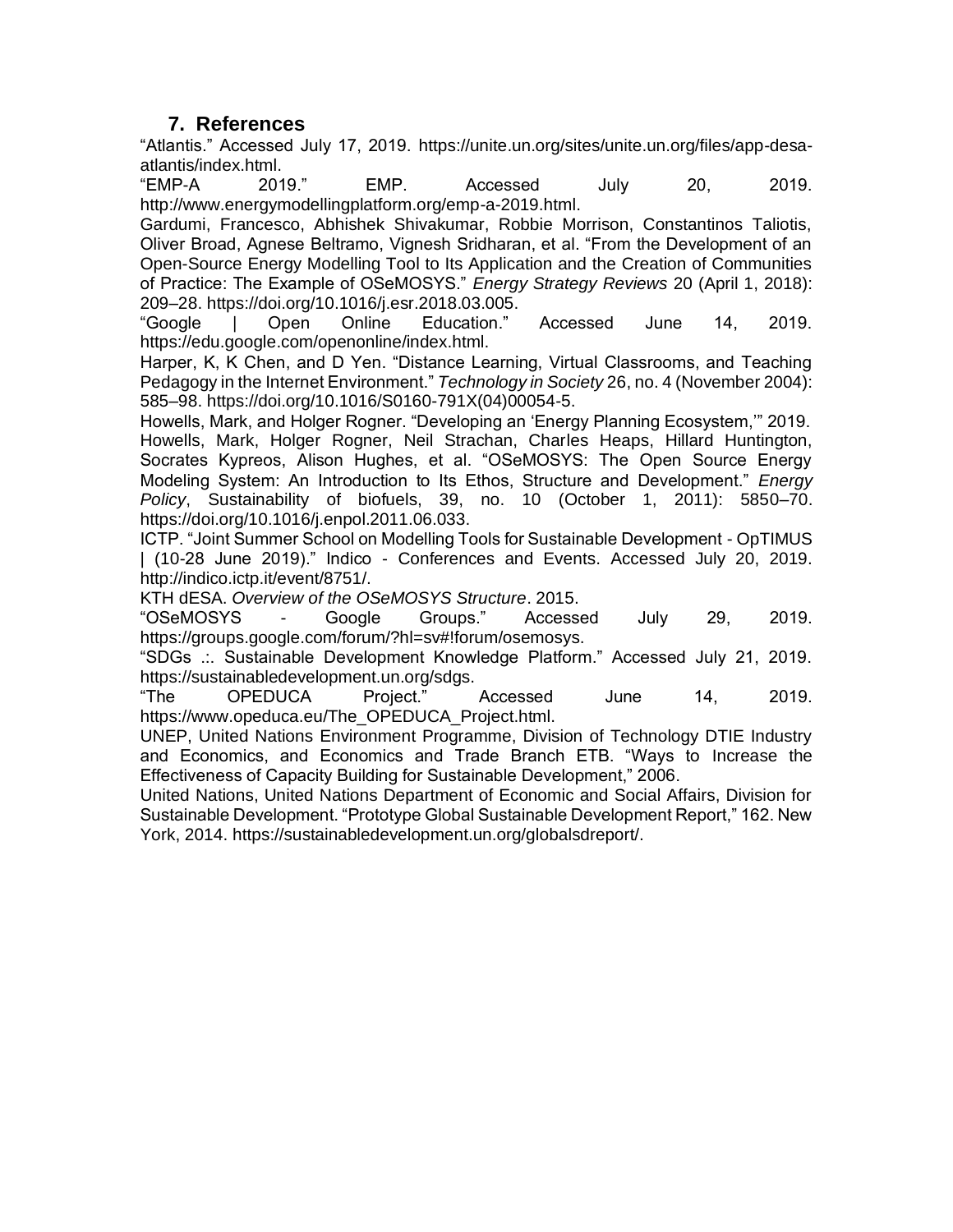# **8. Appendices**

#### **Appendix A**

#### Syllabus of the online course

• 1. Introduction and Objectives What is energy planning? Why do we need it? What tools are available? These are some of the topics that are discussed in this chapter

• 2. Introduction to Energy Systems This section covers the basics on energy systems, sustainable development, policy and how to develop your own country model

• 3. Introduction to Energy Modelling In this section, you will be ntroduced to modelling in OSeMOSYS and the MoManI interface

• 4. Installation of tools Written and video instructions on how to install the tools on your PC are found in this section

• 5. OSeMOSYS modelling introduction "How to create a model in OseMOSYS" is a simple introduction to modelling in OSeMOSYS which is found in the following section

• 6. Reference Energy System This unit explains how to define and design you own Reference Energy System, or RES.

• 7. Time Representation in OSeMOSYS Why is time representation important? How do we represent time in OSeMOSYS? Thiese and many more time related questions are answered in this section

• 8. Primary Energy Demands This section explains how we define energy demands in OSeMOSYS

• 9. Primary Energy Supply Energy supply, how to represent technologies in OSeMOSYS and the conversion capacity to activity are some topics covered in this seciton

• 10. The Electricity Supply System and Thermal power plants in OSeMOSYS Definition of thermal power plants and electricity supply in OSeMOSYS are explained in this section

• 11. Modelling Hydropower Plants and storage in OSeMOSYS Hydropower plants with and ithout storage and their technical parameters are covered in this section of the course

• 12. Implementing Renewable Energy technologies in OSeMOSYS This section goes through wind and solar technologies and how to represent a renewable energy technology in an OSeMOSYS model

• 13. Emission Representation and Renewable Energy Targets How to implement emissions penalty and set renewable energy targets are explained in this section

• 14. Scenario implementation To create alternative future scenarios for you model, why it is important and how scenarios can be used, is explained in this section

• 15. Key take-away messages The main take-away messages and proposed further reading

• 16. The Teaching kit Under this segment is all available teaching material to this course.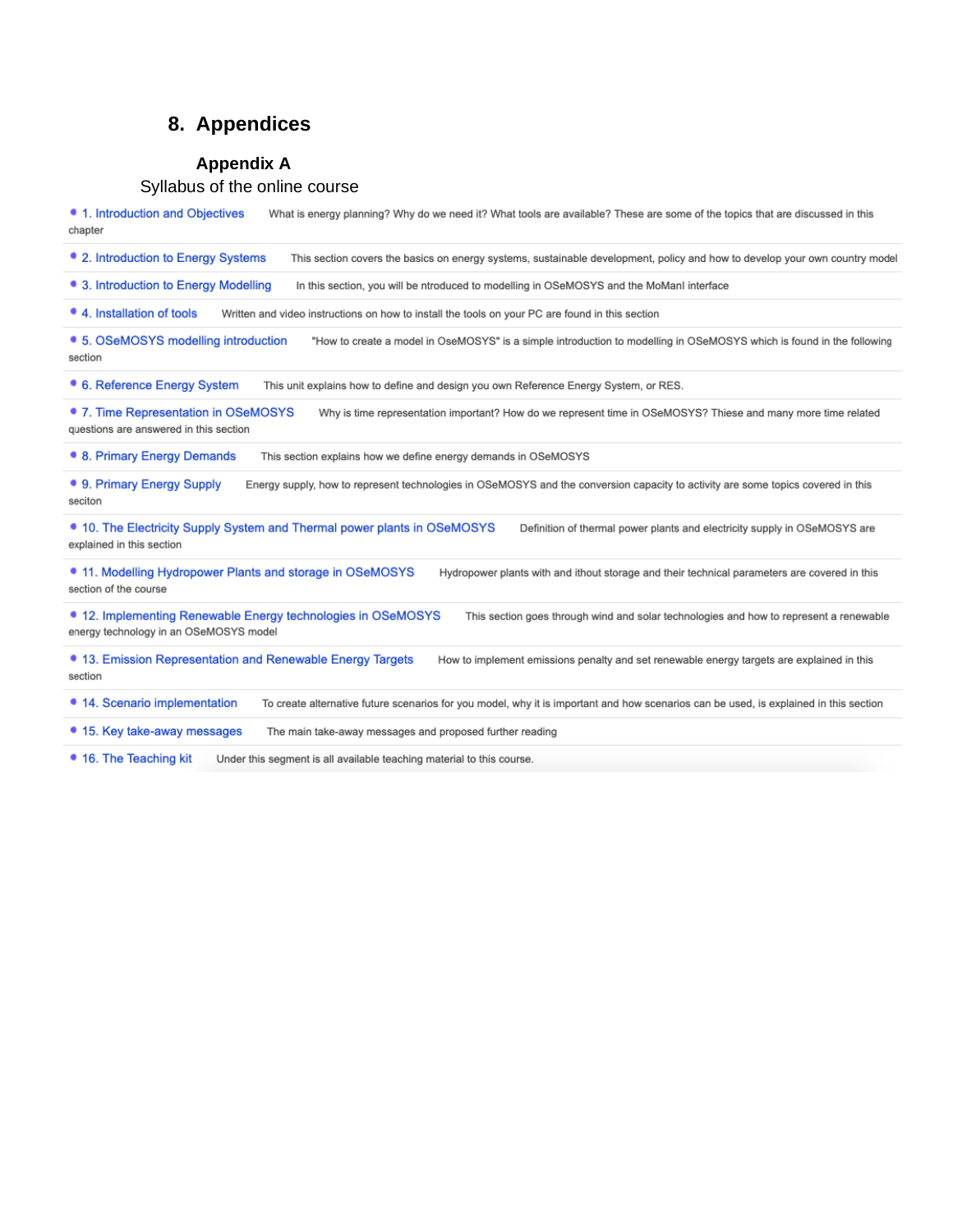# **Appendix B**

Overview of course modules

| Unit | Lecture         | Topic                                                                            | Video time |
|------|-----------------|----------------------------------------------------------------------------------|------------|
| 1 I  | Lecture 1       | Introduction and objective                                                       | 3min 8s    |
|      | 2 Lecture 2.1   | Introduction to energy systems modelling                                         | 2min 42s   |
|      | 2 Lecture 2.2   | Introduction to energy systems modelling                                         | 5min 1s    |
|      | $2$ Lecture 2.3 | Introduction to energy systems modelling                                         | 10min 43s  |
|      | 3 Lecture 3.1   | Introduction to linear optimisation and OSeMOSYS                                 | 7min 5s    |
|      | 3 Lecture 3.2   | Introduction to linear optimisation and OSeMOSYS                                 | 3min 52s   |
|      | 4 Lecture 4.1   | Installation video                                                               | 8min 59s   |
|      | 5 Lecture 5.1   | Super simple model                                                               | 35 min 6s  |
|      | 6 Lecture 6.1   | Designing a representative RES                                                   | 6min 22s   |
|      | $6$ Lecture 6.2 | Designing a representative RES                                                   | 4min 30s   |
|      | $6$ Lecture 6.3 | Designing a representative RES                                                   | 9min 1s    |
|      | 7 Lecture 7.1   | Time representation in OSeMOSYS                                                  | 7min 55s   |
|      | 7 Lecture 7.2   | Time representation in OSeMOSYS                                                  |            |
|      | 8 Lecture 8.1   | Defining final energy demands in OSeMOSYS                                        | 6min 35s   |
|      | 8 Lecture 8.2   | Defining final energy demands in OSeMOSYS                                        | 7min 30s   |
|      | 9 Lecture 9.1   | Representing primary energy supply in OSeMOSYS                                   | 5min 15s   |
|      | 9 Lecture 9.2   | Representing primary energy supply in OSeMOSYS                                   | 7min 30s   |
|      | 9 Lecture 9.3   | Representing primary energy supply in OSeMOSYS                                   | 3min 31s   |
| 10   | Lecture 10.1    | Electricity supply system in OSeMOSYS (Thermal power plants and<br>T&D)          | 8min 16s   |
| 10   | Lecture 10.2    | Electricity supply system in OSeMOSYS (Thermal power plants and<br>T&D)          | 4min 38s   |
| 11   | Lecture 11.1    | Electricity supply system in OSeMOSYS (Hydropower and storage)                   | 6min 14s   |
| 11   | Lecture 11.2    | Electricity supply system in OSeMOSYS (Hydropower and storage)                   | 3min 52s   |
|      | 11 Lecture 11.3 | Electricity supply system in OSeMOSYS (Hydropower and storage)                   | 11min 2s   |
|      | 12 Lecture 12.1 | Electricity supply system in OSeMOSYS (wind and solar)                           | 5min 47s   |
| 12   | Lecture 12.2    | Electricity supply system in OSeMOSYS (wind and solar)                           | 7min 50s   |
| 13   | Lecture 13.1    | Emissions representation in OSeMOSYS                                             | 5min 11s   |
| 13   | Lecture 13.2    | Implementing renewable energy targets and capacity reserve in<br><b>OSeMOSYS</b> |            |
| 14   | Lecture 14.1    | Defining scenarios and implementation in OSeMOSYS                                |            |
| 15   |                 | <b>Teaching Kit</b>                                                              |            |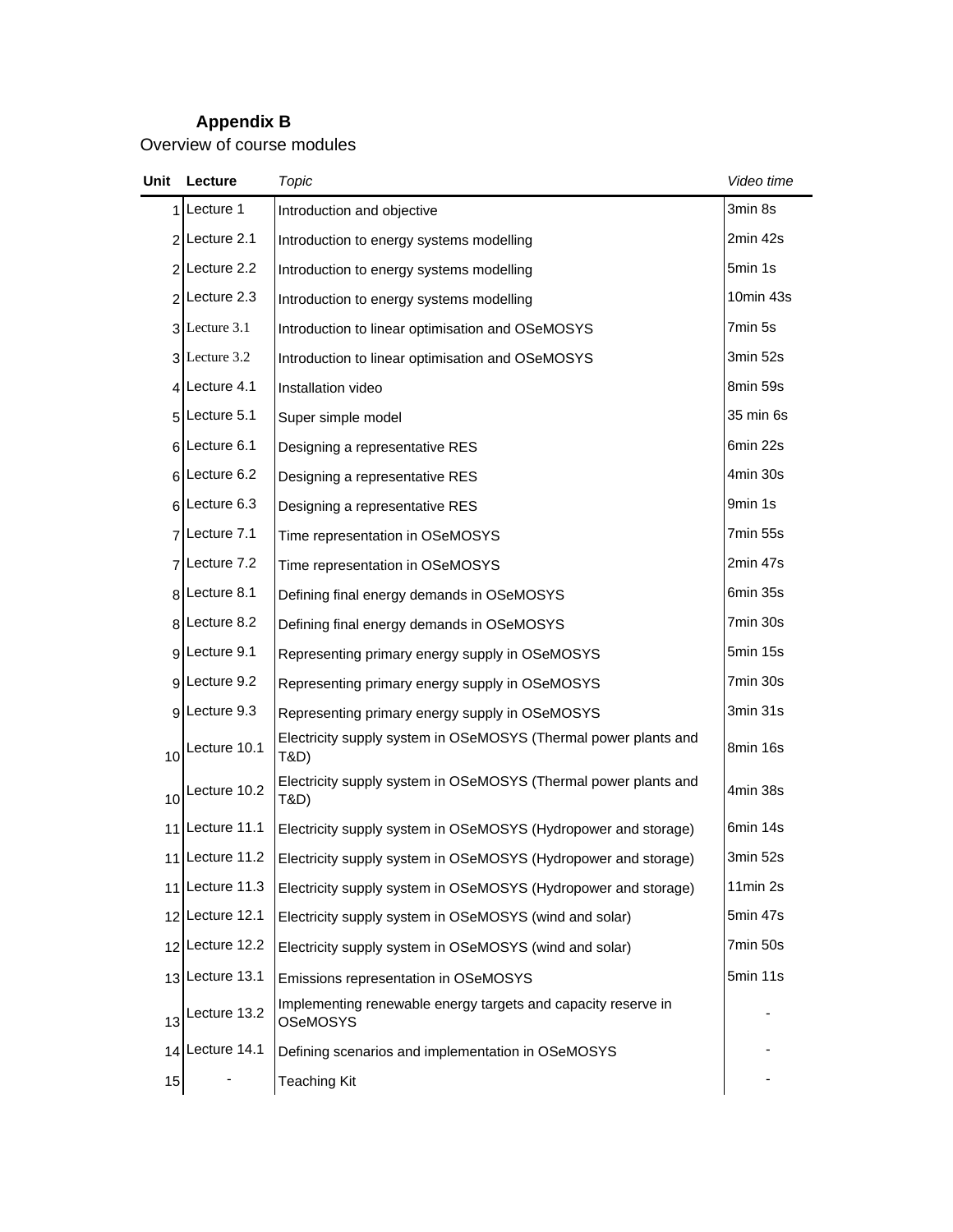# **Appendix C**

Table of the benefits and requirements of the online teaching kit and course. The table describes the benefits and requirements shown in figure 3.

|                           | <b>BENEFITS</b>                                                                                                                                                                                                                                                                       |  |  |
|---------------------------|---------------------------------------------------------------------------------------------------------------------------------------------------------------------------------------------------------------------------------------------------------------------------------------|--|--|
|                           | <b>ACCESSIBILITY</b>                                                                                                                                                                                                                                                                  |  |  |
| No time constraint        | There is no set time limit for taking the course. The participant has<br>freedom to schedule the online course however they please.                                                                                                                                                   |  |  |
| Open access               | The online course and teaching material are open source and free of<br>charge which makes the material available for anyone                                                                                                                                                           |  |  |
| Geographical<br>freedom   | Since all material is hosted online, the geographical location of the<br>participant is not constraint (however, access to Internet can be).<br>Participants from all around the world have the opportunity to access the<br>course contents.                                         |  |  |
| Available at all<br>times | The course is available 24 hours a day given the online essence and<br>self-sustaining design.                                                                                                                                                                                        |  |  |
| Anyone can<br>contribute  | This particular characteristic is viewed as both a benefit and a<br>requirement. On the benefits side, it can result in a larger teaching kit<br>base; whereas it as a requirement needs to have teachers contribute for<br>continuous development of the teaching materials.         |  |  |
|                           | <b>CHARACTERISTICS</b>                                                                                                                                                                                                                                                                |  |  |
| Modular                   | The course components are designed to be modular for simplifying the<br>updatability of materials. And to allow people to derive the exact topics<br>of their choosing for teaching.                                                                                                  |  |  |
| Open source               | The platform, tools and materials are all open source not requiring any<br>payments which further increase inclusivity                                                                                                                                                                |  |  |
| Adjustable                | The material is adjustable by all making it easy for new teachers to<br>design e course in energy systems analysis                                                                                                                                                                    |  |  |
| Derivable                 | All material available on the platform is downloadable and free to use for<br>all.                                                                                                                                                                                                    |  |  |
|                           | <b>LEARNING</b>                                                                                                                                                                                                                                                                       |  |  |
| Academia                  | The material on the platform can be used for courses at higher<br>educational levels and easily incorporated in academic purposes.                                                                                                                                                    |  |  |
| Self-studies              | The learning material is available for anyone with interest supporting<br>self-learning initiatives.                                                                                                                                                                                  |  |  |
| Directly applicable       | The ready-made teaching kits are directly applicable to courses making<br>it easy for teachers to set up new courses; also applicable or easily<br>adjustable to capacity building activities.                                                                                        |  |  |
| Sustaining<br>knowledge   | For attendees of capacity building activities teaching OSeMOSYS, the<br>online platform can provide support in sustaining knowledge. By going<br>through the online course components after a finished training, the<br>participant can repeat and thus sustain the knowledge better. |  |  |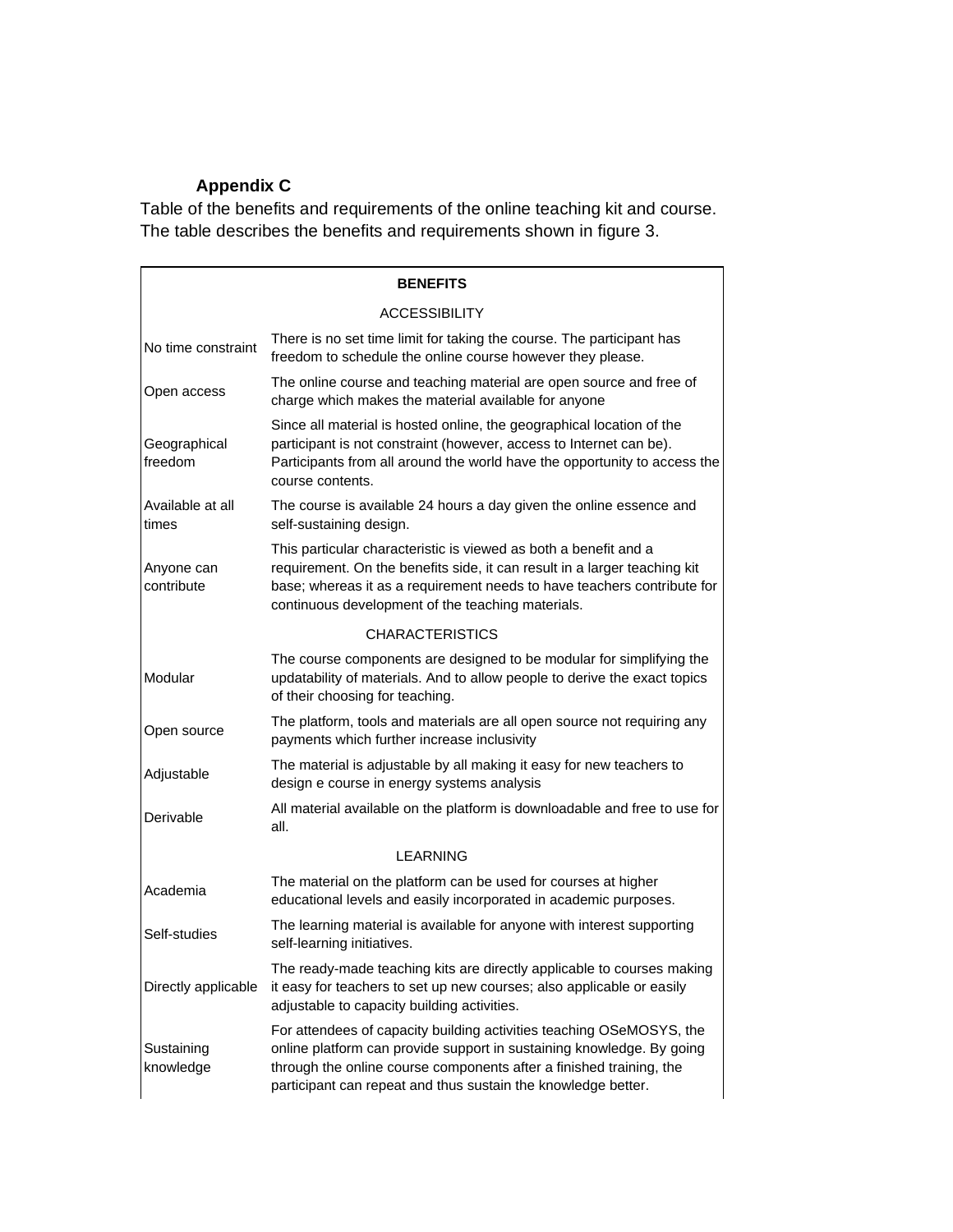| <b>REQUIREMENTS</b>           |                                                                                                                                                                                                                             |  |  |  |
|-------------------------------|-----------------------------------------------------------------------------------------------------------------------------------------------------------------------------------------------------------------------------|--|--|--|
| <b>AVAILABILITY</b>           |                                                                                                                                                                                                                             |  |  |  |
| Internet                      | To access the material there is a need of internet access                                                                                                                                                                   |  |  |  |
| PC computer                   | To properly follow the instructions of the online course the participant is<br>required to have a PC computer                                                                                                               |  |  |  |
| Windows 64 bit                | The PC computer is required to be equipped with a Windows 64-bit<br>operating system                                                                                                                                        |  |  |  |
| Reach of material             | The material is available everywhere, but there is a need to properly<br>reach out to people that could have use for the knowledge. There for the<br>reaching out is an important requirement for a successful teaching kit |  |  |  |
|                               | <b>DEVELOPMENT</b>                                                                                                                                                                                                          |  |  |  |
| Evaluation and<br>Assessment  | The development of material would benefit greatly by collecting<br>evaluations from course attendees. This would enlighten the<br>administrator what needs to be developed                                                  |  |  |  |
| Community                     | There is a need for a community surrounding the teaching kit to keep<br>developing it and interactions                                                                                                                      |  |  |  |
| QA / QC                       | Quality assurance and control of the materials                                                                                                                                                                              |  |  |  |
| Version rights and<br>control | Authorship and Method for tracking versions, development and updates                                                                                                                                                        |  |  |  |
| <b>SUPPORT</b>                |                                                                                                                                                                                                                             |  |  |  |
| Administrator                 | To have an administrator to keep track of evaluations and difficulties<br>would be very much needed as well as providing support for online<br>users.                                                                       |  |  |  |
| Forum                         | There is a current OSeMOSYS forum that is very active. The Google<br>Group could provide the online course attendant or teacher with great<br>support and insightful discussions.                                           |  |  |  |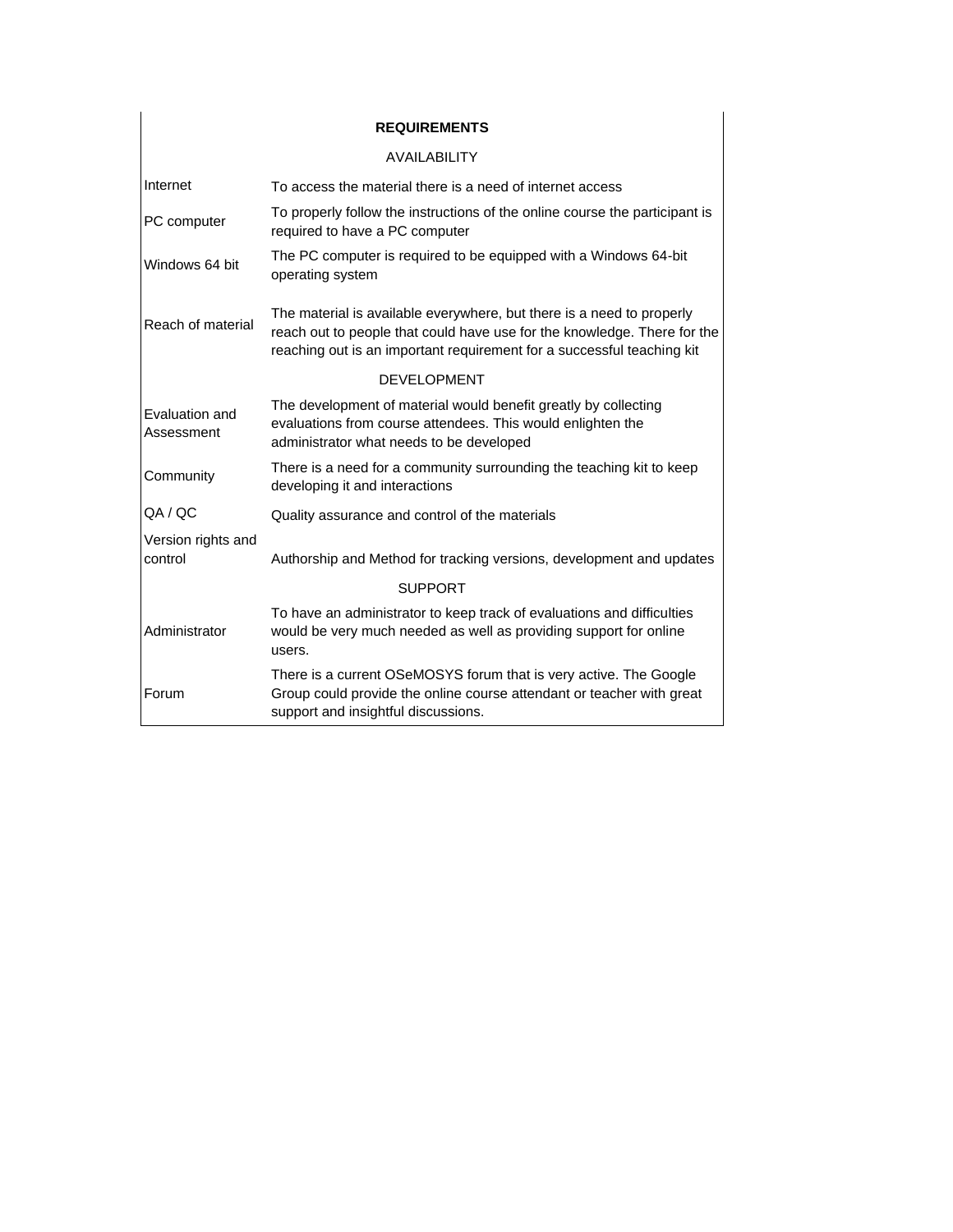### **Appendix D**

Example of a resource description

# **Resource Description**

# Description

| <b>Sub Module title</b> | General representation and key characteristics of a technology                                                           |      |      |
|-------------------------|--------------------------------------------------------------------------------------------------------------------------|------|------|
| <b>Topic</b>            | Version<br>X.X.X<br><b>Primary Energy Supply</b>                                                                         |      |      |
| Key words               | Representing a technology, Characteristics of a technology, Primary energy<br>supply                                     |      |      |
| Level of difficulty     | Introductory level                                                                                                       | Year | 2019 |
| Author(s)               | Taliotis, C., Gardumi, F., Shivakumar, A., Sridharan, V., Ramos, E., Beltramo,<br>A., Henke, H., Rogner, H., Howells, M. |      |      |

# Overview

| <b>Learning objectives</b> | Understanding how to represent a technology in OSeMOSYS<br>Knowing the key characteristics of a technology in OSeMOSYS |                  |            |
|----------------------------|------------------------------------------------------------------------------------------------------------------------|------------------|------------|
| <b>Available online</b>    | 6.1 Representing Primary Energy Supply in<br><b>OSeMOSYS</b>                                                           | <b>Duration</b>  | 5 min 14 s |
| <b>Type of activity</b>    | Lecture                                                                                                                |                  |            |
| Link to online material    | https://voutu.be/FDT-LGWpGrA                                                                                           | <b>No Slides</b> | 11         |